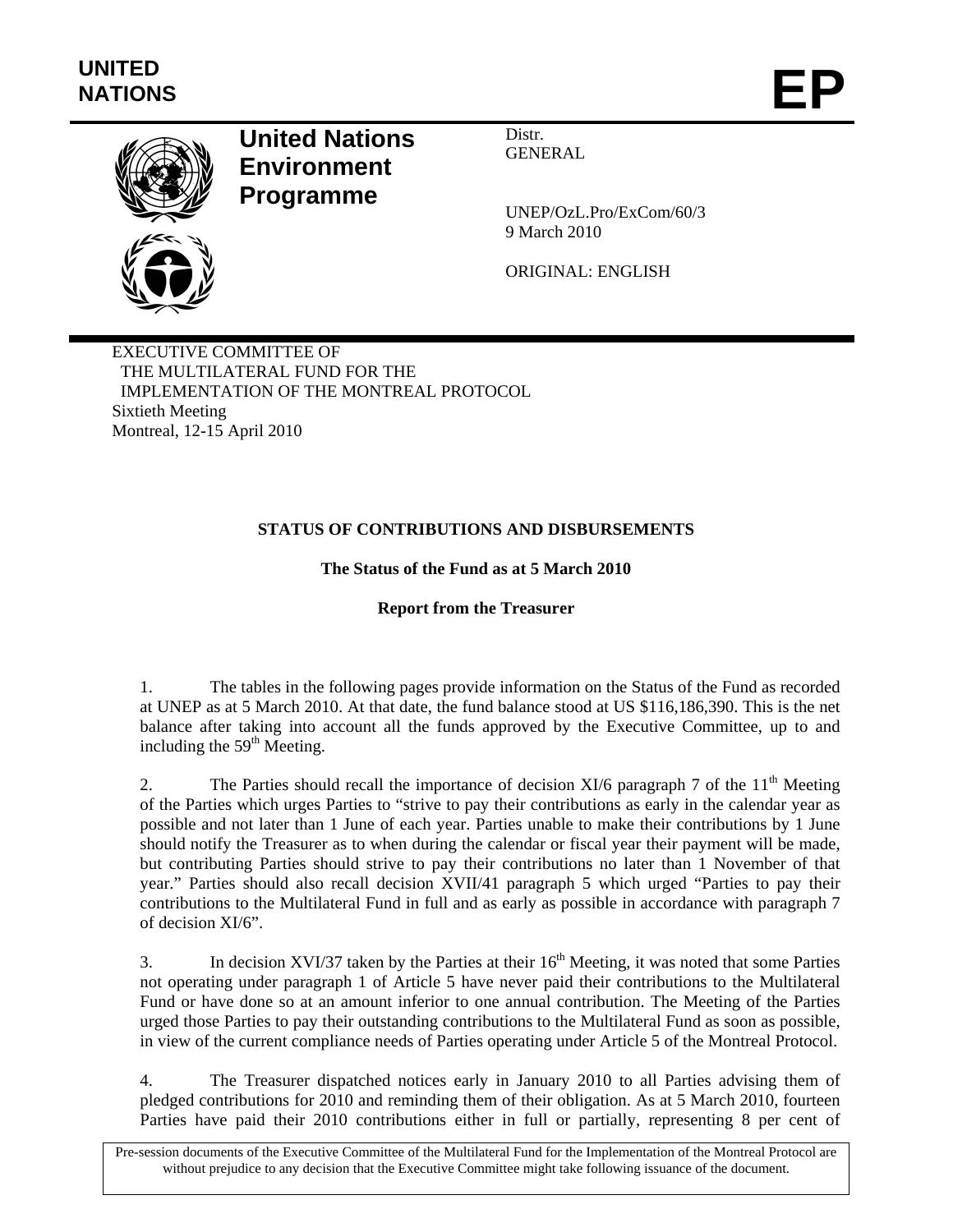payments against total 2010 pledges. In addition, eleven Parties have since the last meeting made payment towards the settlement of their pre-2010 outstanding pledges. As a follow-up to decision 41/2, the list of outstanding contributions for certain countries with economies in transition will be available upon request.

6. Paragraphs 1 and 2 of decision XX/2 of the Twentieth Meeting of the Parties to the Montreal Protocol directed the Treasurer to extend the FERM to the period 2009-2011. The decision states that Parties choosing to pay in national currencies will calculate their contributions based on the average United Nations exchange rate for the six-month period commencing 1 January 2008.

7. Executive Committee decision 57/2 (c) urged "Parties eligible to use the fixed-exchange rate mechanism (FERM) to advise the Treasurer of their intention to do so before the  $58<sup>th</sup>$  Executive Committee meeting." So far twenty countries have opted to use the FERM in this replenishment period and their names are attached to this report as Annex 1. Information on the FERM has been updated and reflects a gain due to the FERM of US \$36,000,878 since the inception of the mechanism.

8. In response to decision 45/59 (f) (i) requesting the Treasurer "to circulate to the Secretariat and implementing agencies prior to each Executive Committee meeting, a ledger indicating when promissory notes are transferred, received and encashed", and to advise on the status of Promissory Notes, two tables relating to promissory notes as at 5 March 2010 have been added to the present report. Also included is a third table which provides information on outstanding promissory notes period of encashment.

9. The present report on the Status of the Fund for the  $60<sup>th</sup>$  Meeting of the Executive Committee is abbreviated to eleven schedules. It contains the following tables:

- (a) Table 1: Status of the Fund from 1991 to 2010;
- (b) Table 2: 1991 2010 Summary Status of Contributions and Other Income;
- (c) Table 3: 1991 2010 Summary Status of Contributions;
- (d) Table 4: Status of Contributions for 2010;
- (e) Table 5: Status of Contributions for 2009;
- (f) Table 6: Status of Contributions for 2008;
- (g) Table 7: Status of Contributions for 2006 2008;
- (h) Table 8: Status of Promissory Notes as at 5 March 2010;
- (i) Table 9: 2004 2010 Ledger of Promissory Notes as at 5 March 2010; and
- (j) Table 10: Outstanding Promissory Notes Schedule of encashment.

10. Through decision 40/2 paragraph (b) item (i), the Executive Committee at its  $40<sup>th</sup>$  Meeting requested that the explanation of the methodology and assumptions being used by the Treasurer be made available through the intranet. This record of assumptions and methodology first published in the Treasurer's report document UNEP/OzL.Pro/Excom/39/3/Rev.1 is still available for reference by the Executive Committee members on the Multilateral Fund intranet.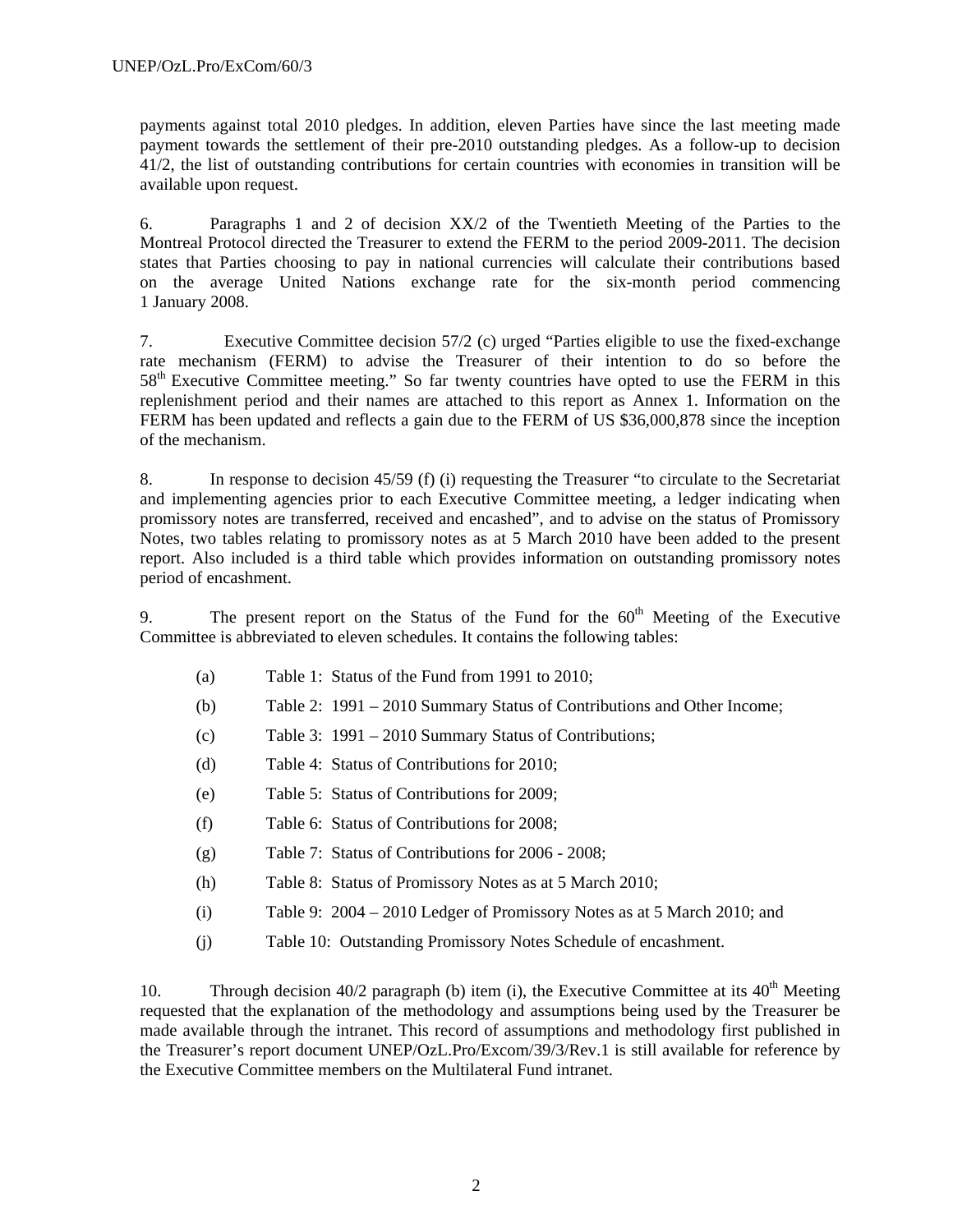## **RECOMMENDATIONS**

- 11. The Executive Committee may wish to:
	- (a) Note the report of the Treasurer on the status of contributions and disbursements and the information on promissory notes as contained in document UNEP/OzL.Pro/ExCom/60/3;
	- (b) Note the list of Parties (Annex 1 to this report) that have opted to use the fixed-exchange rate mechanism in making their contributions to the Fund during the replenishment period 2009 – 2011; and
	- (c) Urge all Parties to pay their contributions to the Multilateral Fund in full and as early as possible.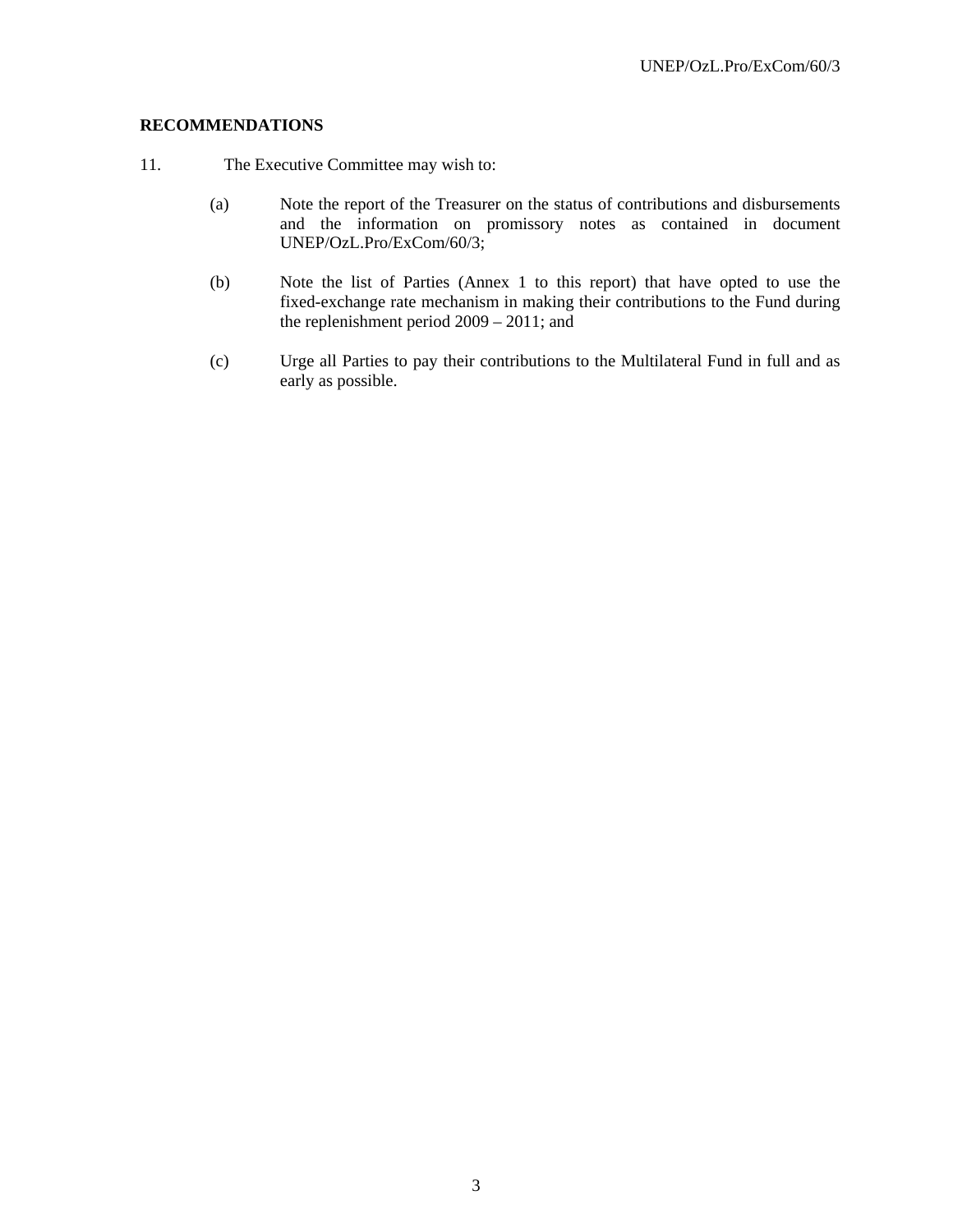### TRUST FUND FOR THE MULTILATERAL FUND FOR THE IMPLEMENTATION OF THE MONTREAL PROTOCOL As at 5 March 2010 **Table 1 : STATUS OF THE FUND FROM 1991-2010 (IN US DOLLARS)**

| <b>INCOME</b>                                                                    |                      |
|----------------------------------------------------------------------------------|----------------------|
| Contributions received:                                                          |                      |
| Cash payments including note encashments                                         | 2,260,862,491        |
| Promissory notes held                                                            | 30,671,458           |
| <b>Bilateral cooperation</b><br>$\overline{\phantom{a}}$                         | 129,335,594          |
| Interest earned                                                                  | 199,797,194          |
| Additional income from loans and other sources                                   | 1,198,947            |
| Miscellaneous income                                                             | 11,602,583           |
| <b>Total Income</b>                                                              |                      |
|                                                                                  | 2,633,468,267        |
| <b>ALLOCATIONS* AND PROVISIONS</b>                                               |                      |
| <b>UNDP</b>                                                                      | 580,967,680          |
| <b>UNEP</b>                                                                      | 176,036,373          |
| <b>UNIDO</b>                                                                     | 556,103,912          |
| <b>World Bank</b><br>1,023,343,785                                               |                      |
| Unspecified projects                                                             | 1,198,947            |
| Less Adjustments                                                                 |                      |
| Total allocations to implementing agencies                                       | 2,337,650,697        |
|                                                                                  |                      |
| Secretariat and Executive Committee costs (1991-2010)                            |                      |
| includes provision for staff contracts into 2012                                 | 78,789,450           |
| Treasury fees (2003-2010)                                                        | 3,550,550            |
| Monitoring and Evaluation costs (1999-2009)<br>Technical Audit costs (1998-2005) | 2,941,754<br>909,960 |
| Information Strategy costs (2003-2004)                                           |                      |
| includes provision for Network maintenance costs for 2004                        | 104,750              |
| <b>Bilateral cooperation</b>                                                     | 129,335,594          |
| Provision for fixed-exchange-rate mechanism's fluctuations                       |                      |
| losses/(gains) in value                                                          | (36,000,878)         |
|                                                                                  |                      |
| <b>Total allocations and provisions</b>                                          | 2,517,281,877        |
|                                                                                  |                      |
| Cash                                                                             | 85,514,932           |
| <b>Promissory Notes:</b>                                                         |                      |
| 2010                                                                             | 7,591,208            |
| 2011                                                                             | 8,454,843            |
| 2012                                                                             | 4,628,015            |
| <b>Unscheduled</b>                                                               | 9,997,392            |
|                                                                                  | 30,671,458           |
|                                                                                  |                      |
| BALANCE AVAILABLE FOR NEW ALLOCATIONS                                            | 116,186,390          |

 \* Amounts reflect net approvals for which resources are transferred including promissory notes that are approved amounts. These figures are under review in the on-going reconciliation exercise. not yet encashed by the Implementing agencies. It reflects the Secretariat's inventory figures on the net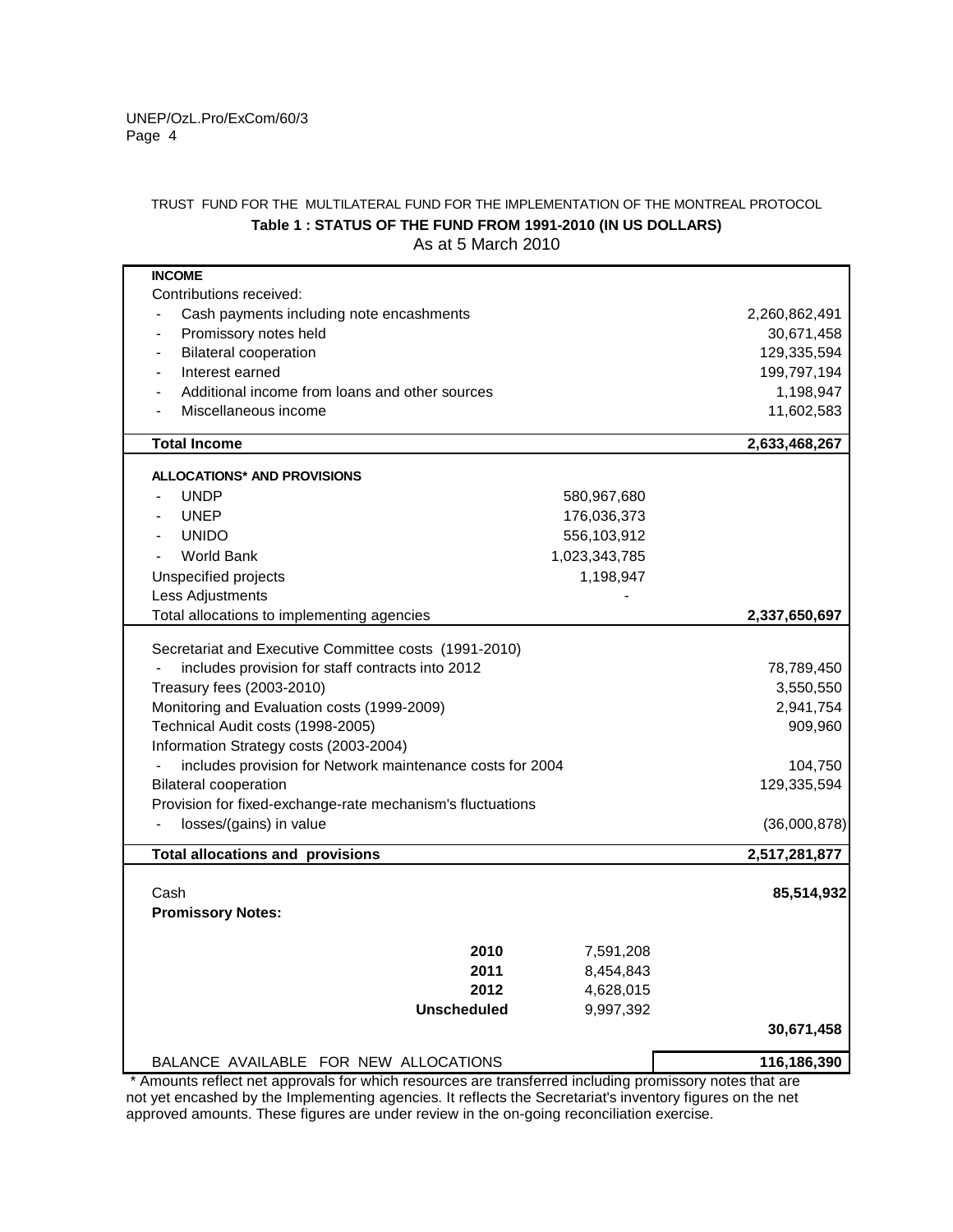#### Page 5 UNEP/OzL.Pro/ExCom/60/3

## **Table 2 : 1991 - 2010 SUMMARY STATUS OF CONTRIBUTIONS AND OTHER INCOME**TRUST FUND FOR THE MULTILATERAL FUND FOR THE IMPLEMENTATION OF THE MONTREAL PROTOCOL

BALANCE AVAILABLE FOR NEW ALLOCATIONS

As at 5 March 2010

| <b>Description</b>                                                                         | 1991-1993   | 1994-1996   | 1997-1999   | 2000-2002   | 2003-2005   | 2006-2008   | 1991 - 2008   | 2009        | 2010        | 1991 - 2010   |
|--------------------------------------------------------------------------------------------|-------------|-------------|-------------|-------------|-------------|-------------|---------------|-------------|-------------|---------------|
| Pledged contributions                                                                      | 234,929,241 | 424,841,347 | 472,567,009 | 440,000,001 | 474,000,000 | 368,028,480 | 2,414,366,078 | 133,342,202 | 133,346,281 | 2,681,054,562 |
| Cash payments/received                                                                     | 206,290,209 | 381,555,255 | 412,580,770 | 407,987,672 | 417,388,241 | 329,435,787 | 2,155,237,935 | 94,982,121  | 10,642,436  | 2,260,862,491 |
| <b>Bilateral assistance</b>                                                                | 4,366,255   | 11,909,814  | 21,699,586  | 21,315,399  | 48.181.291  | 19.098.367  | 126.570.712   | 2,764,882   |             | 129,335,594   |
| Promissory notes                                                                           |             |             |             |             |             | 9,104,030   | 9,104,030     | 21,567,428  |             | 30,671,458    |
| <b>Total payments</b>                                                                      | 210,656,464 | 393,465,069 | 434,280,356 | 429,303,071 | 465,569,532 | 357,638,185 | 2,290,912,677 | 119,314,430 | 10,642,436  | 2,420,869,544 |
| Disputed contributions                                                                     |             | 8,098,267   |             |             |             | 32,471,642  | 40,569,909    |             |             | 40,569,909    |
| Outstanding pledges                                                                        | 24,272,777  | 31,376,278  | 38,286,653  | 10,696,930  | 8,430,468   | 10,390,296  | 123,453,401   | 14,027,772  | 122,703,845 | 260,185,018   |
| Payments %age to pledges                                                                   | 89.67%      | 92.61%      | 91.90%      | 97.57%      | 98.22%      | 97.18%      | 94.89%        | 89.48%      | 7.98%       | 90.30%        |
|                                                                                            |             |             |             |             |             |             |               |             |             |               |
| Interest earned                                                                            | 5,323,644   | 28,525,733  | 44,685,516  | 53,946,601  | 19,374,449  | 43,537,814  | 195,393,757   | 4,403,437   |             | 199,797,194   |
| Additional income                                                                          |             |             |             |             |             | 1,198,947   | 1,198,947     |             |             | 1,198,947     |
| Miscellaneous income                                                                       | 1,442,103   | 1,297,366   | 1,223,598   | 1,125,282   | 1,386,177   | 3,377,184   | 9,851,710     | 1,741,884   | 8,989       | 11,602,583    |
|                                                                                            |             |             |             |             |             |             |               |             |             |               |
| <b>TOTAL INCOME</b>                                                                        | 217,422,212 | 423,288,168 | 480,189,470 | 484,374,955 | 486,330,158 | 405,752,130 | 2,497,357,091 | 125,459,751 | 10,651,425  | 2,633,468,267 |
| <b>Accumulated figures</b>                                                                 | 1991-1993   | 1994-1996   | 1997-1999   | 2000-2002   | 2003-2005   | 2006-2008   | 1991 - 2008   | 2009        | 2010        | 1991 - 2010   |
| Total pledges                                                                              | 234,929,241 | 424,841,347 | 472,567,009 | 440,000,001 | 474,000,000 | 368,028,480 | 2,414,366,078 | 133,342,202 | 133,346,281 | 2,681,054,562 |
| Total payments                                                                             | 210,656,464 | 393,465,069 | 434,280,356 | 429,303,071 | 465,569,532 | 357,638,185 | 2,290,912,677 | 119,314,430 | 10,642,436  | 2,420,869,544 |
| Payments %age to pledges                                                                   | 89.67%      | 92.61%      | 91.90%      | 97.57%      | 98.22%      | 97.18%      | 94.89%        | 89.48%      | 7.98%       | 90.30%        |
| Total income                                                                               | 217,422,212 | 423,288,168 | 480,189,470 | 484,374,955 | 486,330,158 | 405,752,130 | 2,497,357,091 | 125,459,751 | 10,651,425  | 2,633,468,267 |
| Total outstanding contributions                                                            | 24,272,777  | 31,376,278  | 38,286,653  | 10,696,930  | 8,430,468   | 10,390,296  | 123,453,401   | 14,027,772  | 122,703,845 | 260,185,018   |
| As % to total pledges                                                                      | 10.33%      | 7.39%       | 8.10%       | 2.43%       | 1.78%       | 2.82%       | 5.11%         | 10.52%      | 92.02%      | 9.70%         |
| Outstanding contributions for certain<br>Countries with Economies in Transition<br>(CEITs) | 24,272,777  | 31,376,278  | 32,614,393  | 9,811,798   | 7,511,983   | 6,366,431   | 111,953,660   | 2,946,537   | 3,454,471   | 118,354,667   |
| CEITs' outstandings %age to pledges                                                        | 10.33%      | 7.39%       | 6.90%       | 2.23%       | 1.58%       | 1.73%       | 4.64%         | 2.21%       | 2.59%       | 4.41%         |

PS: CEITs are Azerbaijan, Belarus, Bulgaria, Czech Republic, Estonia, Hungary, Latvia, Lithuania, Poland, Russian Federation, Slovakia, Slovenia, Tajikistan, Ukraine and Uzbekistan, including Turkmenistan up to 2004 as per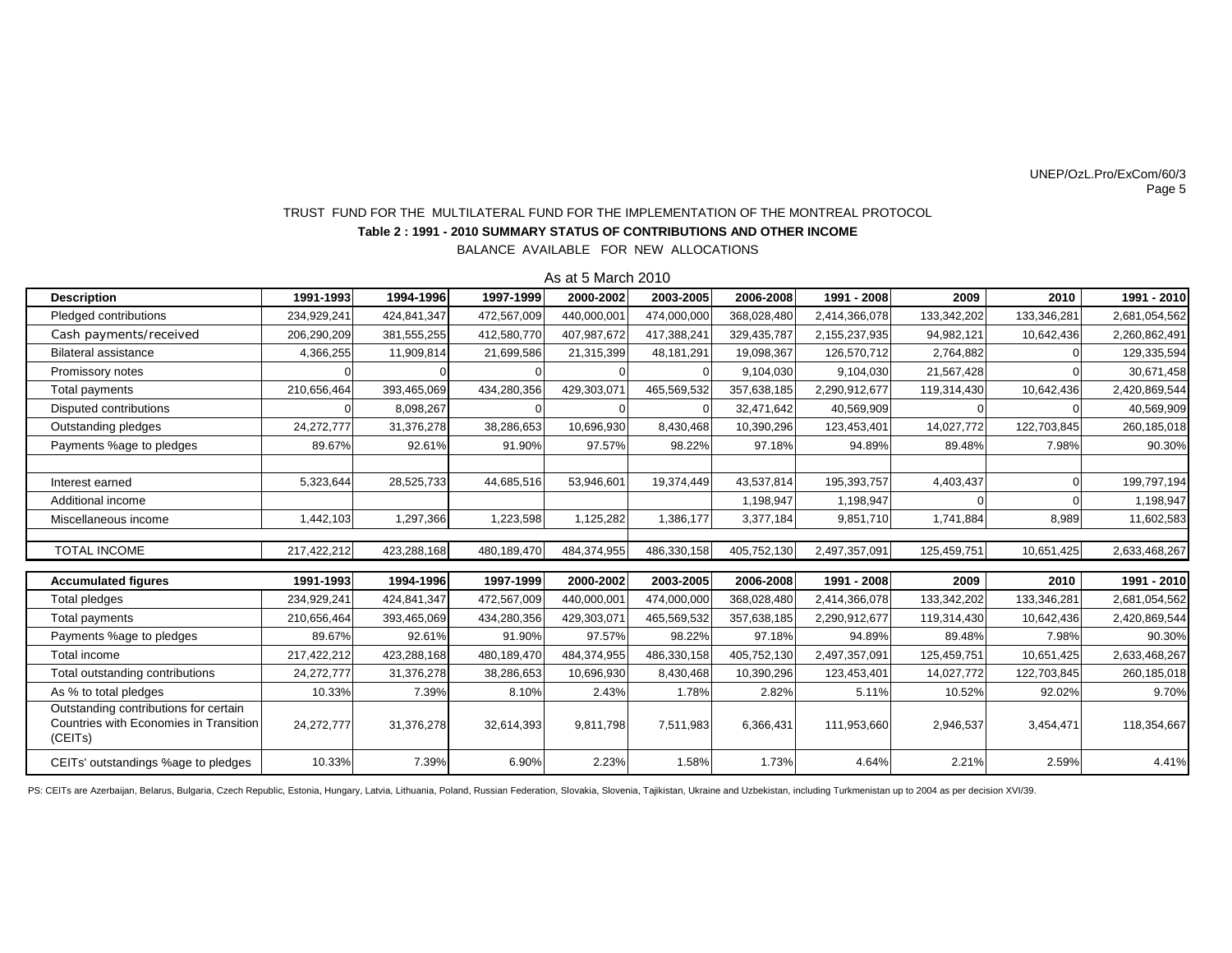#### UNEP/OzL.Pro/ExCom/60/3 Page 6

#### TRUST FUND FOR THE MULTILATERAL FUND FOR THE IMPLEMENTATION OF THE MONTREAL PROTOCOL **Table 3 : 1991-2010 Summary Status of Contributions** As at 5 March 2010

| Party                     | <b>Agreed Contributions</b> | <b>Cash Payments</b> | <b>Bilateral Assistance</b> | <b>Promissory Notes</b> | Outstanding<br><b>Contributions</b> | Exchange (Gain)/Loss.<br>$NB: Negative amount =$<br>Gain |
|---------------------------|-----------------------------|----------------------|-----------------------------|-------------------------|-------------------------------------|----------------------------------------------------------|
| Andorra                   | 21,816                      | 8,868                | $\Omega$                    | $\theta$                | 12.948                              | $\Omega$                                                 |
| Australia*                | 50,993,246                  | 49,721,339           | 1,271,907                   | $\overline{0}$          |                                     | 786,082                                                  |
| Austria                   | 28,385,051                  | 26,817,428           | 131,790                     | $\theta$                | 1,435,834                           | $-1,264,056$                                             |
| Azerbaijan                | 885,741                     | 311,683              | $\overline{0}$              | $\overline{0}$          | 574,059                             | 0                                                        |
| <b>Belarus</b>            | 2,725,273                   | $\Omega$             | $\mathbf{0}$                | $\overline{0}$          | 2,725,273                           | $\Omega$                                                 |
| Belgium                   | 35,169,914                  | 33,386,049           | $\theta$                    | $\boldsymbol{0}$        | 1,783,865                           | 243,247                                                  |
| Bulgaria                  | 1,217,575                   | 1,217,575            | $\overline{0}$              | $\overline{0}$          | $\Omega$                            |                                                          |
| Canada*                   | 94,492,348                  | 79,473,880           | 9,452,810                   | $\overline{0}$          | 5,565,658                           | $-4,320,581$                                             |
| Cyprus                    | 486,621                     | 415,396              |                             | $\Omega$                | 71,225                              |                                                          |
| Czech Republic            | 7,608,455                   | 7,451,400            | 157,055                     | $\overline{0}$          | $\overline{0}$                      | 109,087                                                  |
| Denmark                   | 23,170,196                  | 23,009,143           | 161,053                     | $\overline{0}$          | $\overline{0}$                      | $-1,048,571$                                             |
| Estonia                   | 244,963                     | 219,062              | $\Omega$                    | $\overline{0}$          | 25,901                              | 3,432                                                    |
| Finland                   | 18,231,475                  | 17,779,605           | 451,870                     | $\theta$                | $\Omega$                            | $-783,278$                                               |
| France                    | 204,964,091                 | 170,150,918          | 14,701,335                  | 9,997,393               | 10,114,445                          | $-17,391,451$                                            |
| Germany                   | 299,477,339                 | 227,502,179          | 43,247,246                  | 16,877,065              | 11,850,850                          | $-3,395,238$                                             |
| Greece                    | 14,512,794                  | 13,162,389           | $\theta$                    | $\overline{0}$          | 1,350,404                           | $-1,657,738$                                             |
| Hungary                   | 4,914,611                   | 4,458,166            | 46.494                      | $\overline{0}$          | 409.951                             | $-76,259$                                                |
| Iceland                   | 1,047,658                   | 1,047,658            | $\overline{0}$              | $\overline{0}$          |                                     | 22,369                                                   |
| Ireland                   | 8,688,807                   | 7,968,462            | $\overline{0}$              | $\overline{0}$          | 720,345                             | 335,944                                                  |
| Israel                    | 10,889,585                  | 3,844,671            | 152,462                     | $\Omega$                | 6,892,452                           |                                                          |
| Italy                     | 160,336,772                 | 135,991,541          | 14,631,808                  | $\overline{0}$          | 9,713,424                           | 3,291,976                                                |
| Japan                     | 530,189,232                 | 481,298,959          | 16,403,924                  | $\overline{0}$          | 32,486,350                          | $\mathbf{0}$                                             |
| Kuwait                    | 286,549                     | 286,549              | $\mathbf{0}$                | $\overline{0}$          | $\Omega$                            | $\overline{0}$                                           |
| Latvia                    | 450,832                     | 450,779              | $\overline{0}$              | $\overline{0}$          | 53                                  | $-2,483$                                                 |
| Liechtenstein             | 257,652                     | 257,652              | $\Omega$                    | $\boldsymbol{0}$        | $\Omega$                            | $\boldsymbol{0}$                                         |
| Lithuania                 | 688,510                     | 195,543              | $\overline{0}$              | $\overline{0}$          | 492,967                             | $\overline{0}$                                           |
| Luxembourg                | 2,349,379                   | 2,349,379            | $\mathbf{0}$                | $\overline{0}$          | $\Omega$                            | $-93,761$                                                |
| Malta                     | 153,269                     | 125,750              | $\overline{0}$              | $\overline{0}$          | 27,519                              | 0                                                        |
| Monaco                    | 182,818                     | 182,818              | $\overline{0}$              | $\overline{0}$          |                                     | $-1,388$                                                 |
| Netherlands               | 54,000,822                  | 52,484,860           | $\overline{0}$              | $\overline{0}$          | 1,515,962                           | $\boldsymbol{0}$                                         |
| New Zealand               | 7,699,207                   | 7,284,806            | $\overline{0}$              | $\overline{0}$          | 414,401                             | 176,109                                                  |
| Norway                    | 20,282,421                  | 20,282,421           | $\overline{0}$              | $\overline{0}$          | $\Omega$                            | 151,511                                                  |
| Panama                    | 16,915                      | 16,915               | $\overline{0}$              | $\boldsymbol{0}$        | $\Omega$                            | $\boldsymbol{0}$                                         |
| Poland                    | 9,147,011                   | 7,066,002            | 113,000                     | $\overline{0}$          | 1,968,009                           | $\Omega$                                                 |
| Portugal                  | 12,067,605                  | 9,419,794            | 101,700                     | $\boldsymbol{0}$        | 2,546,111                           | 198,162                                                  |
| Romania                   | 326,748                     | 213,435              | $\boldsymbol{0}$            | $\mathbf{0}$            | 113,313                             |                                                          |
| <b>Russian Federation</b> | 103, 131, 225               | $\Omega$             | $\overline{0}$              | $\overline{0}$          | 103, 131, 225                       | $\boldsymbol{0}$                                         |
| Singapore                 | 531,221                     | 459,245              | 71,976                      | $\overline{0}$          |                                     | $\overline{0}$                                           |
| Slovak Republic           | 2,314,569                   | 2,196,065            | 16.523                      | $\theta$                | 101.981                             | $\overline{0}$                                           |
| Slovenia                  | 1,250,000                   | 1,250,000            | $\Omega$                    | $\overline{0}$          | $\Omega$                            | $\mathbf{0}$                                             |
| South Africa              | 3,793,691                   | 3,763,691            | 30,000                      | $\overline{0}$          | $\Omega$                            | $\Omega$                                                 |
| Spain                     | 79,439,939                  | 72,316,482           | 2,318,844                   | $\theta$                | 4,804,613                           | $-1.077,461$                                             |
| Sweden                    | 35,920,365                  | 32,358,304           | 1,828,377                   | $\overline{0}$          | 1,733,684                           | $-959,401$                                               |
| Switzerland               | 39,171,325                  | 37,258,095           | 1,913,230                   | $\overline{0}$          | $\Omega$                            | $-1,680,340$                                             |
| Tajikistan                | 104,885                     | 18,086               | $\overline{0}$              | $\overline{0}$          | 86,799                              | $\theta$                                                 |
| Turkmenistan**            | 293,245                     | 5,764                | $\overline{0}$              | $\boldsymbol{0}$        | 287,481                             | $\boldsymbol{0}$                                         |
| Ukraine                   | 9,144,846                   | 1,082,925            | $\boldsymbol{0}$            | $\mathbf{0}$            | 8,061,920                           | $\mathbf{0}$                                             |
| United Arab Emirate       | 559,639                     | 559,639              | $\overline{0}$              | $\overline{0}$          | $\Omega$                            | $\overline{0}$                                           |
| United Kingdom            | 179,344,061                 | 168,027,306          | 565,000                     | $\Omega$                | 10,751,755                          | $-7,566,790$                                             |
| United States of America  | 618,814,595                 | 555,525,211          | 21,567,191                  | 3,797,000               | 37,925,193                          | $\boldsymbol{0}$                                         |
| Uzbekistan                | 677,654                     | 188,606              | $\theta$                    |                         | 489,048                             | $\overline{0}$                                           |
| <b>SUB-TOTAL</b>          | 2,681,054,562               | 2,260,862,491        | 129,335,594                 | 30,671,458              | 260,185,018                         | $-36,000,878$                                            |
| Disputed Contributions*** | 40,569,909                  |                      | $\theta$                    |                         | 40,569,909                          |                                                          |
| <b>TOTAL</b>              | 2,721,624,471               | 2,260,862,491        | 129,335,594                 | 30,671,458              | 300,754,927                         |                                                          |

NB: (\*) The bilateral assistance recorded for Australia and Canada was adjusted following approvals at the 39<sup>th</sup> Meeting and taking into consideration a reconciliation carried out by the Secretariat

through the progress reports submitted to the 40<sup>th</sup> Meeting to read US \$1,208,219 and US \$6,449,438 instead of US \$1,300,088 and US \$6,414,880 respectively.

(\*\*) In accordance with decisions VI/5 and XVI/39 of the Meeting of the Parties to the Montreal Protocol, Turkmenistan has been reclassified as operating under Article 5 in 2004 and therefore its contribution of US \$5,764 for 2005 should be disregarded.

netted off from the 2007 and 2008 contributions. (\*\*\*) Amounts for France, Germany, Italy, Japan and the United Kingdom netted off from the 1996 contributions and are shown here for records only. Amount for the United States of America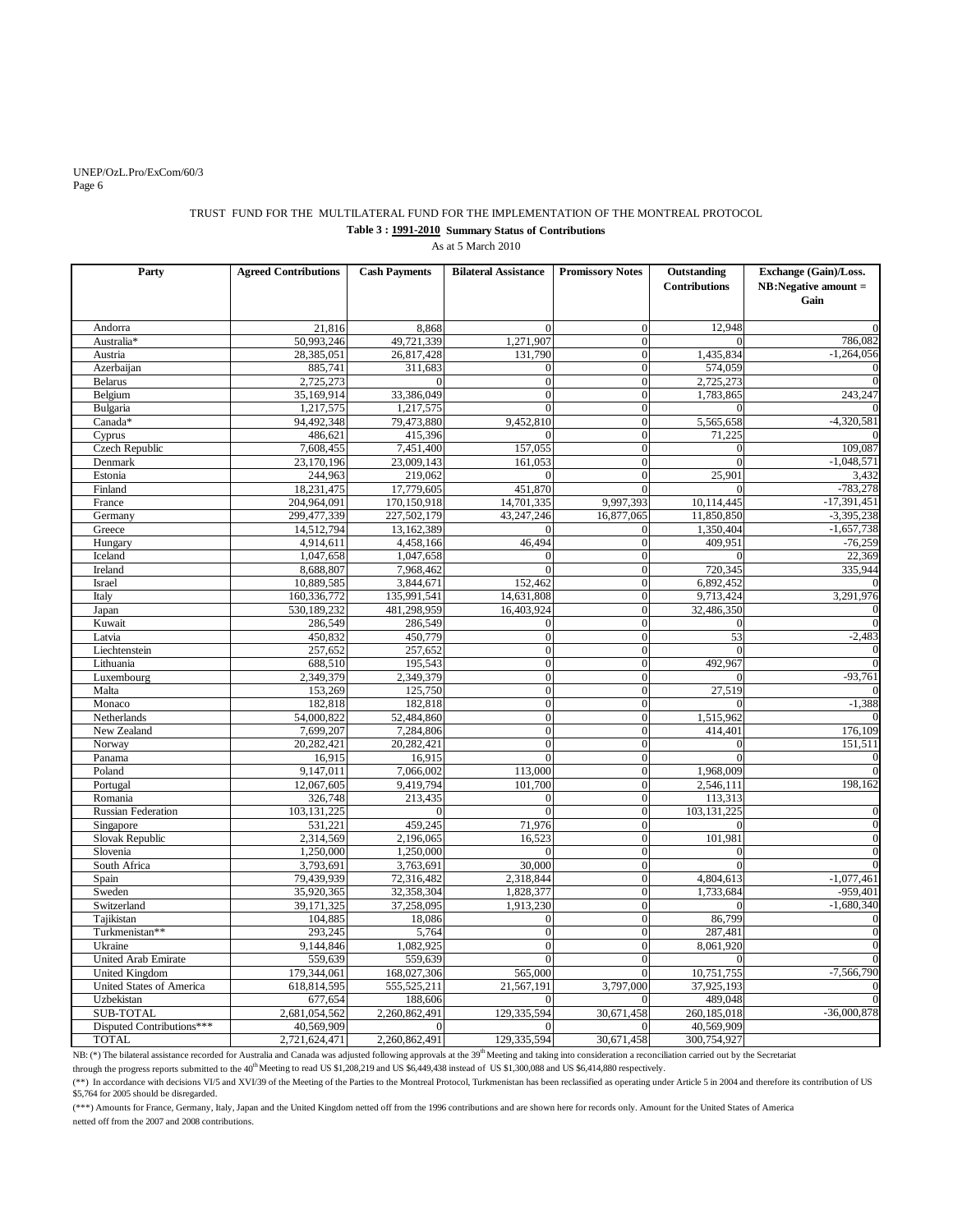#### TRUST FUND FOR THE MULTILATERAL FUND FOR THE IMPLEMENTATION OF THE MONTREAL PROTOCOL **Table 4 : Status of Contributions for 2010**

As at 5 March 2010

| Party                           | <b>Agreed</b><br><b>Contributions</b> | $110 \text{ at } 311 \text{ at } 201$<br><b>Cash Payments</b> | <b>Bilateral</b><br><b>Assistance</b> | <b>Promissory Notes</b> | <b>Outstanding</b><br><b>Contributions</b> |
|---------------------------------|---------------------------------------|---------------------------------------------------------------|---------------------------------------|-------------------------|--------------------------------------------|
| Andorra                         | 12,948                                |                                                               |                                       |                         | 12,948                                     |
| Australia                       | 2,892,711                             | 2,892,711                                                     |                                       |                         | $\Omega$                                   |
| Austria                         | 1,435,834                             |                                                               |                                       |                         | 1,435,834                                  |
| Azerbaijan                      | 8,094                                 |                                                               |                                       |                         | 8.094                                      |
| <b>Belarus</b>                  | 32,375                                |                                                               |                                       |                         | 32,375                                     |
| Belgium                         | 1,783,865                             |                                                               |                                       |                         | 1,783,865                                  |
| Bulgaria                        | 32,375                                | 32,375                                                        |                                       |                         |                                            |
| Canada                          | 4,819,027                             |                                                               |                                       |                         | 4,819,027                                  |
| Cyprus                          | 71,225                                |                                                               |                                       |                         | 71,225                                     |
| Czech Republic                  | 454,869                               | 454,869                                                       |                                       |                         | $\mathbf{0}$                               |
| Denmark                         | 1,196,258                             | 1,196,258                                                     |                                       |                         | $\overline{0}$                             |
| Estonia                         | 25,900                                |                                                               |                                       |                         | 25,900                                     |
| Finland                         | 912,976                               | 912,976                                                       |                                       |                         | $\Omega$                                   |
| France                          | 10,199,760                            |                                                               |                                       |                         | 10,199,760                                 |
| Germany                         | 13,884,041                            |                                                               |                                       |                         | 13,884,041                                 |
| Greece                          | 964,777                               |                                                               |                                       |                         | 964,777                                    |
| Hungary                         | 394,976                               |                                                               |                                       |                         | 394,976                                    |
| Iceland                         | 59,894                                | 59,894                                                        |                                       |                         | $\theta$                                   |
| Ireland                         | 720,345                               |                                                               |                                       |                         | 720,345                                    |
| Israel                          | 678,257                               |                                                               |                                       |                         | 678,257                                    |
| Italy                           | 8,221,645                             |                                                               |                                       |                         | 8,221,645                                  |
| Japan                           | 26,910,144                            |                                                               |                                       |                         | 26,910,144                                 |
| Latvia                          | 29,138                                | 29,085                                                        |                                       |                         | 53                                         |
| Liechtenstein                   | 16,188                                | 16,188                                                        |                                       |                         | $\Omega$                                   |
| Lithuania                       | 50,181                                |                                                               |                                       |                         | 50,181                                     |
| Luxembourg                      | 137,594                               | 137,594                                                       |                                       |                         |                                            |
| Malta                           | 27,519                                |                                                               |                                       |                         | 27,519                                     |
| Monaco                          | 4,856                                 | 4,856                                                         |                                       |                         | $\Omega$                                   |
| Netherlands                     | 3,031,924                             | 1,515,961                                                     |                                       |                         | 1,515,962                                  |
| New Zealand                     | 414,401                               |                                                               |                                       |                         | 414,401                                    |
| Norway                          | 1,265,865                             | 1,265,865                                                     |                                       |                         | $\mathbf{0}$                               |
| Poland                          | 810,995                               |                                                               |                                       |                         | 810,995                                    |
| Portugal                        | 853,083                               |                                                               |                                       |                         | 853,083                                    |
| Romania                         | 113,313                               |                                                               |                                       |                         | 113,313                                    |
| <b>Russian Federation</b>       | 1,942,503                             |                                                               |                                       |                         | 1,942,503                                  |
| Slovak Republic                 | 101,981                               |                                                               |                                       |                         | 101,981                                    |
| Slovenia                        | 155,400                               | 155,400                                                       |                                       |                         |                                            |
| Spain                           | 4,804,458                             |                                                               |                                       |                         | 4,804,458                                  |
| Sweden                          | 1,733,684                             |                                                               |                                       |                         | 1,733,684                                  |
| Switzerland                     | 1,968,403                             | 1,968,403                                                     |                                       |                         |                                            |
| Tajikistan                      | 1,619                                 |                                                               |                                       |                         | 1,619                                      |
| Ukraine                         | 72,844                                |                                                               |                                       |                         | 72,844                                     |
| <b>United Kingdom</b>           | 10,751,755                            |                                                               |                                       |                         | 10,751,755                                 |
| <b>United States of America</b> | 29,333,333                            |                                                               |                                       |                         | 29,333,333                                 |
| Uzbekistan                      | 12,950                                |                                                               |                                       |                         | 12,950                                     |
| <b>TOTAL</b>                    | 133,346,281                           | 10,642,436                                                    | $\bf{0}$                              | $\bf{0}$                | 122,703,845                                |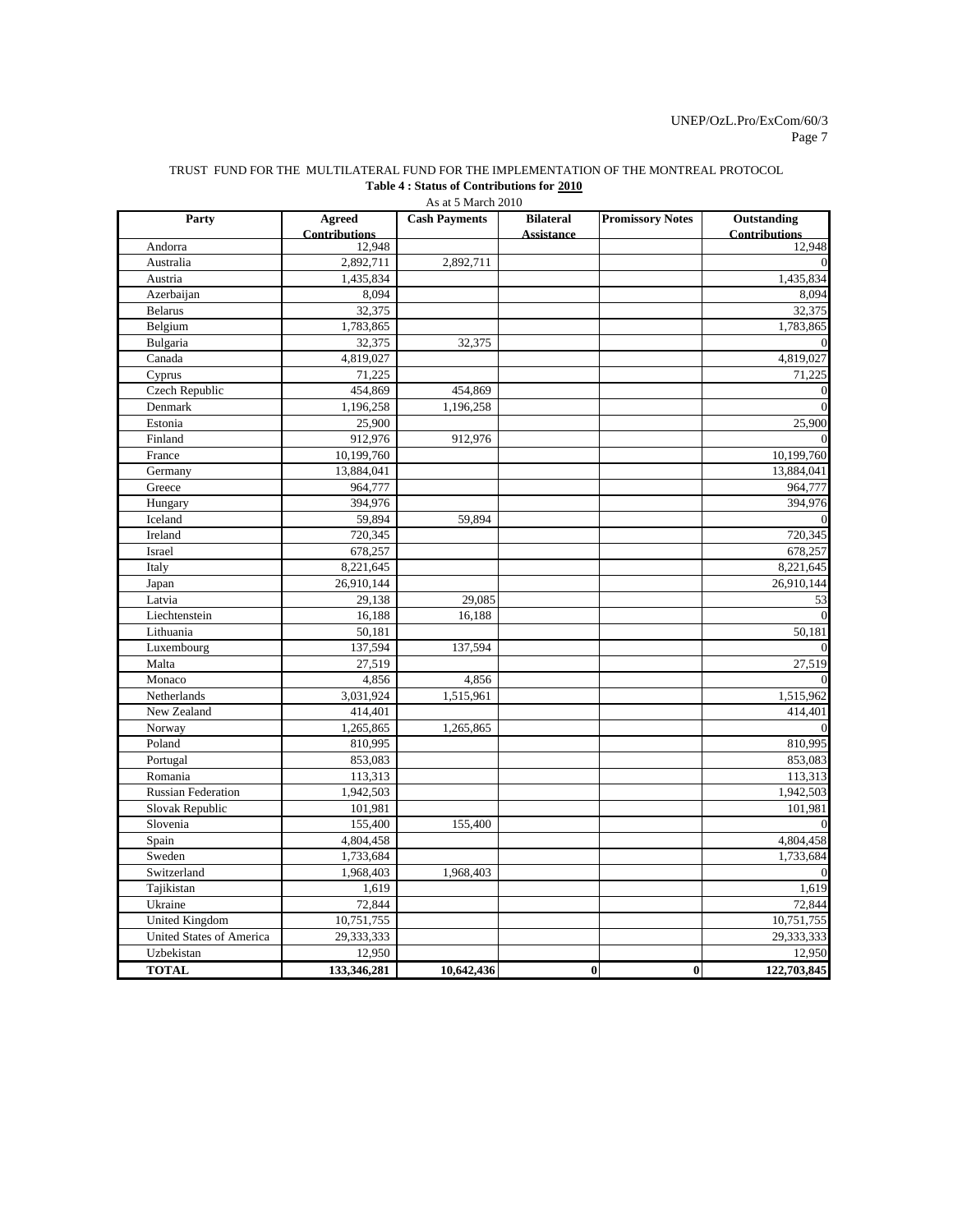#### Page 8 UNEP/OzL.Pro/ExCom/60/3

### TRUST FUND FOR THE MULTILATERAL FUND FOR THE IMPLEMENTATION OF THE MONTREAL PROTOCOL **Table 5 : Status of Contributions for 2009**

As at 5 March 2010

| Party                     | <b>Agreed Contributions</b> | <b>Cash Payments</b> | <b>Bilateral Assistance</b> | <b>Promissory Notes</b> | Outstanding<br>Contributions |
|---------------------------|-----------------------------|----------------------|-----------------------------|-------------------------|------------------------------|
| Andorra                   | 8,868                       | 8,868                |                             |                         | $\boldsymbol{0}$             |
| Australia                 | 2,892,711                   | 2,892,711            |                             |                         | $\boldsymbol{0}$             |
| Austria                   | 1,435,834                   | 1,435,834            |                             |                         | $\mathbf{0}$                 |
| Azerbaijan                | 8,094                       |                      |                             |                         | 8,094                        |
| <b>Belarus</b>            | 32,375                      |                      |                             |                         | 32,375                       |
| Belgium                   | 1,783,865                   | 1,783,865            |                             |                         | $\boldsymbol{0}$             |
| Bulgaria                  | 32,375                      | 32,375               |                             |                         | $\overline{0}$               |
| Canada                    | 4,819,027                   | 4,034,205            | 99,440                      |                         | 685,381                      |
| Cyprus                    | 71,225                      | 71,225               |                             |                         | $\boldsymbol{0}$             |
| Czech Republic            | 454,869                     | 363,904              | 90,965                      |                         | $\boldsymbol{0}$             |
| Denmark                   | 1,196,258                   | 1,196,258            |                             |                         | $\boldsymbol{0}$             |
| Estonia                   | 25,900                      | 25,900               |                             |                         | $\overline{0}$               |
| Finland                   | 912,976                     | 912,976              |                             |                         | $\mathbf{0}$                 |
| France                    | 10,199,760                  |                      | 287,682                     | 9,997,393               | (85,315)                     |
| Germany                   | 13,884,041                  | 2,314,007            | 1,974,067                   | 11,570,034              | (1,974,067)                  |
| Greece                    | 964,777                     | 579,149              |                             |                         | 385,628                      |
| Hungary                   | 394,976                     | 380,000              |                             |                         | 14,976                       |
| Iceland                   | 59,894                      | 59,894               |                             |                         | $\boldsymbol{0}$             |
| Ireland                   | 720,345                     | 720,345              |                             |                         | $\overline{0}$               |
| Israel                    | 678,257                     |                      |                             |                         | 678,257                      |
| Italy                     | 8,221,645                   | 6,687,842            | 152,550                     |                         | 1,381,252                    |
| Japan                     | 26,910,144                  | 26,749,966           | 160,178                     |                         | $\mathbf{0}$                 |
| Latvia                    | 29,138                      | 29,138               |                             |                         | $\overline{0}$               |
| Liechtenstein             | 16,188                      | 16,188               |                             |                         | $\mathbf{0}$                 |
| Lithuania                 | 50,181                      |                      |                             |                         | 50,181                       |
| Luxembourg                | 137,594                     | 137,594              |                             |                         | $\overline{0}$               |
| Malta                     | 27,519                      | 27,519               |                             |                         | $\mathbf{0}$                 |
| Monaco                    | 4,856                       | 4,856                |                             |                         | $\overline{0}$               |
| Netherlands               | 3,031,924                   | 3,031,924            |                             |                         | $\boldsymbol{0}$             |
| New Zealand               | 414,401                     | 414,401              |                             |                         | $\mathbf{0}$                 |
| Norway                    | 1,265,865                   | 1,265,865            |                             |                         | $\mathbf{0}$                 |
| Poland                    | 810,995                     |                      |                             |                         | 810,995                      |
| Portugal                  | 853,083                     |                      |                             |                         | 853,083                      |
| Romania                   | 113,313                     | 113,313              |                             |                         | $\boldsymbol{0}$             |
| <b>Russian Federation</b> | 1,942,503                   |                      |                             |                         | 1,942,503                    |
| Slovak Republic           | 101,981                     | 101,981              |                             |                         | $\boldsymbol{0}$             |
| Slovenia                  | 155,400                     | 155,400              |                             |                         | $\boldsymbol{0}$             |
| Spain                     | 4,804,458                   | 4,239,303            |                             |                         | 565,155                      |
| Sweden                    | 1,733,684                   | 1,733,684            |                             |                         | $\boldsymbol{0}$             |
| Switzerland               | 1,968,403                   | 1,968,403            |                             |                         | $\overline{0}$               |
| Tajikistan                | 1,619                       |                      |                             |                         | 1,619                        |
| Ukraine                   | 72,844                      |                      |                             |                         | 72,844                       |
| United Kingdom            | 10,751,755                  | 10,751,755           |                             |                         | $\mathbf{0}$                 |
| United States of America  | 29,333,333                  | 20,741,473           |                             |                         | 8,591,860                    |
| Uzbekistan                | 12,950                      |                      |                             |                         | 12,950                       |
| <b>TOTAL</b>              | 133,342,202                 | 94,982,121           | 2,764,882                   | 21,567,428              | 14,027,772                   |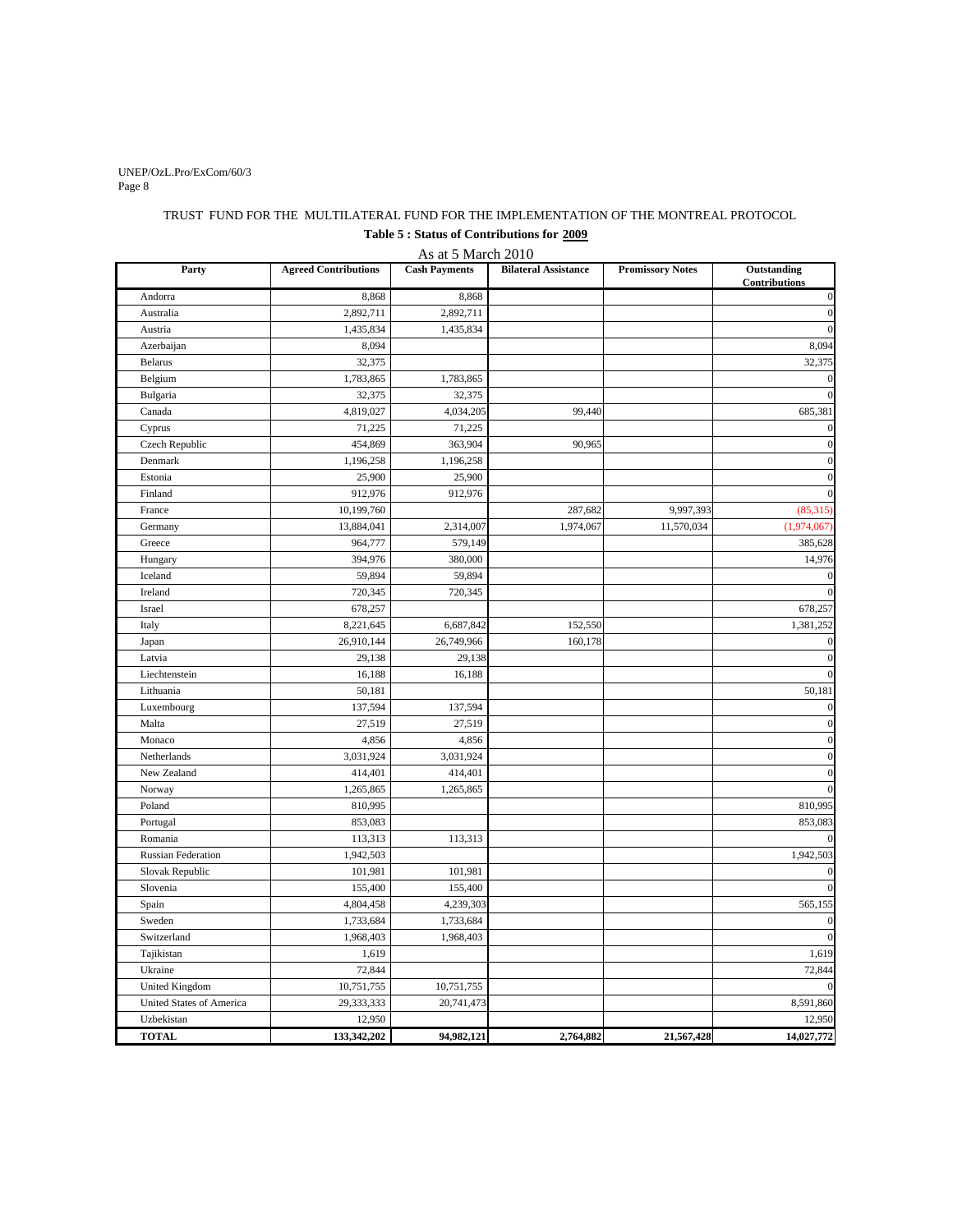#### Page 9 UNEP/OzL.Pro/ExCom/60/3

#### TRUST FUND FOR THE MULTILATERAL FUND FOR THE IMPLEMENTATION OF THE MONTREAL PROTOCOL **Table 6 : Status of Contributions for 2008**

| As at 5 March 2010        |                             |                        |                             |                         |                                  |  |  |  |  |  |
|---------------------------|-----------------------------|------------------------|-----------------------------|-------------------------|----------------------------------|--|--|--|--|--|
| Party                     | <b>Agreed Contributions</b> | <b>Cash Payments</b>   | <b>Bilateral Assistance</b> | <b>Promissory Notes</b> | <b>Outstanding Contributions</b> |  |  |  |  |  |
| Australia                 | 2,660,143                   | 2,660,143              |                             |                         | $\boldsymbol{0}$                 |  |  |  |  |  |
| Austria                   | 1,435,341                   | 1,435,341              |                             |                         | $\Omega$                         |  |  |  |  |  |
| Azerbaijan                | 8,355                       |                        |                             |                         | 8,355                            |  |  |  |  |  |
| <b>Belarus</b>            | 30,077                      |                        |                             |                         | 30,077                           |  |  |  |  |  |
| Belgium                   | 1,786,239                   | 1,786,239              |                             |                         | $\boldsymbol{0}$                 |  |  |  |  |  |
| Bulgaria                  | 28,406                      | 28,406                 |                             |                         | $\overline{0}$                   |  |  |  |  |  |
| Canada                    | 4,700,366                   | $\overline{3,903,141}$ | 940,073                     |                         | (142, 848)                       |  |  |  |  |  |
| Cyprus                    | 65,167                      | 65,167                 |                             |                         | $\boldsymbol{0}$                 |  |  |  |  |  |
| <b>Czech Republic</b>     | 305,783                     | 305,783                |                             |                         | $\boldsymbol{0}$                 |  |  |  |  |  |
| Denmark                   | 1,199,738                   | 1,199,738              |                             |                         | $\boldsymbol{0}$                 |  |  |  |  |  |
| Estonia                   | 20,051                      | 20,051                 |                             |                         | $\boldsymbol{0}$                 |  |  |  |  |  |
| Finland                   | 890,613                     | 890,613                |                             |                         | $\overline{0}$                   |  |  |  |  |  |
| France                    | 10,075,793                  | 9,148,063              | 842,980                     |                         | 84,750                           |  |  |  |  |  |
| Germany*                  | 14,473,719                  | 2,894,744              | 2,953,920                   | 2,894,744               | 5,730,311                        |  |  |  |  |  |
| Greece                    | 885,600                     | 885,600                |                             |                         | $\boldsymbol{0}$                 |  |  |  |  |  |
| Hungary                   | 210,539                     | 210,539                |                             |                         | $\boldsymbol{0}$                 |  |  |  |  |  |
| Iceland                   | 56.812                      | 56,812                 |                             |                         | $\boldsymbol{0}$                 |  |  |  |  |  |
| Ireland                   | 584,830                     | 584,830                |                             |                         | $\boldsymbol{0}$                 |  |  |  |  |  |
| Israel                    | 780,331                     |                        | 114,356                     |                         | 665,975                          |  |  |  |  |  |
| Italy                     | 8,162,562                   | 4,665,805              | 1,521,994                   |                         | 1,974,763                        |  |  |  |  |  |
| Japan                     | 29,362,667                  | 29,362,667             | 33,900                      |                         | (33,900)                         |  |  |  |  |  |
| Latvia                    | 25,064                      | 25,064                 |                             |                         | $\boldsymbol{0}$                 |  |  |  |  |  |
| Liechtenstein             | 8,355                       | 8,355                  |                             |                         | $\theta$                         |  |  |  |  |  |
| Lithuania                 | 40,103                      |                        |                             |                         | 40,103                           |  |  |  |  |  |
| Luxembourg                | 128,663                     | 128,663                |                             |                         | $\overline{0}$                   |  |  |  |  |  |
| Malta                     | 23,393                      | 23,393                 |                             |                         | $\overline{0}$                   |  |  |  |  |  |
| Monaco                    | 5,013                       | 5,013                  |                             |                         | $\theta$                         |  |  |  |  |  |
| Netherlands               | 2,823,896                   | 1,671,687              |                             |                         | 1,152,209                        |  |  |  |  |  |
| New Zealand               | 369,279                     | 369,279                |                             |                         | $\boldsymbol{0}$                 |  |  |  |  |  |
| Norway                    | 1,134,571                   | 1,134,571              |                             |                         | $\theta$                         |  |  |  |  |  |
| Poland                    | 770,305                     | 424,287                |                             |                         | 346,018                          |  |  |  |  |  |
| Portugal                  | 785,344                     |                        |                             |                         | 785,344                          |  |  |  |  |  |
| Romania                   | 100.122                     | 100,122                |                             |                         | $\Omega$                         |  |  |  |  |  |
| <b>Russian Federation</b> | 1,838,039                   |                        |                             |                         | 1,838,039                        |  |  |  |  |  |
| Slovak Republic           | 85,218                      | 85,218                 |                             |                         | $\boldsymbol{0}$                 |  |  |  |  |  |
| Slovenia                  | 137,017                     | 137,017                |                             |                         | $\theta$                         |  |  |  |  |  |
| Spain                     | 4,210,779                   | 4,044,217              | 731,562                     |                         | (565,000)                        |  |  |  |  |  |
| Sweden                    | 1,667,602                   | 1,667,602              |                             |                         | $\overline{0}$                   |  |  |  |  |  |
| Switzerland               | 2,000,120                   | 1,997,218              | 91,689                      |                         | (88, 787)                        |  |  |  |  |  |
| Tajikistan                | 1,671                       |                        |                             |                         | 1,671                            |  |  |  |  |  |
| Ukraine                   | 65,167                      |                        |                             |                         | 65,167                           |  |  |  |  |  |
| United Kingdom            | 10,237,875                  | 10,237,875             |                             |                         | $\boldsymbol{0}$                 |  |  |  |  |  |
| United States of America  | 11,780,749                  | 7,983,749              |                             | 3,797,000               | (0)                              |  |  |  |  |  |
| Uzbekistan                | 23,393                      |                        |                             |                         | 23,393                           |  |  |  |  |  |
| <b>SUB-TOTAL</b>          | 115,984,871                 | 90,147,014             | 7,230,474                   | 6,691,744               | 11,915,639                       |  |  |  |  |  |
| Disputed Contributions**  | 17,581,918                  | $\mathbf{0}$           | $\mathbf{0}$                | $\bf{0}$                | 17,581,918                       |  |  |  |  |  |
| <b>TOTAL</b>              | 133,566,789                 | 90,147,014             | 7,230,474                   | 6,691,744               | 29,497,557                       |  |  |  |  |  |

(\*\*) Balance of USA Disputed contribution of US \$32,471,642 of which US \$14,889,724 was applied to 2007. (\*) Bilateral assistance of US \$572,817 approved at the 51<sup>st</sup> Meeting of the Excom applied in 2008 and US \$353,814 approved at the 52<sup>nd</sup> Meeting of the Excom applied in 2008.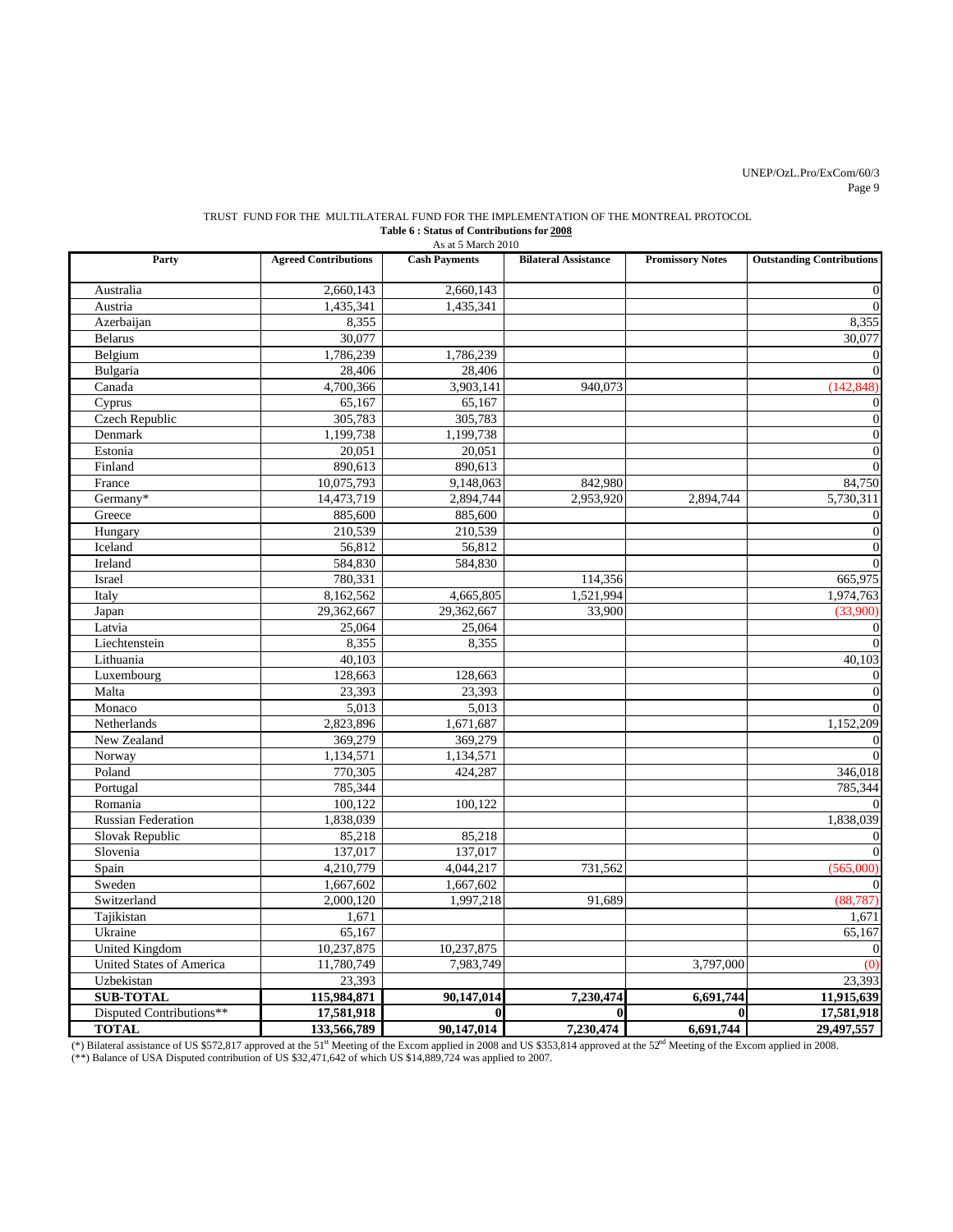#### Page 10 UNEP/OzL.Pro/ExCom/60/3

#### TRUST FUND FOR THE MULTILATERAL FUND FOR THE IMPLEMENTATION OF THE MONTREAL PROTOCOL **Table 7 : Status of Contributions for 2006-2008**

Party **Agreed Contributions Cash Payments Bilateral Assistance Promissory Notes Outstanding Contributions** Australia 7,980,429 7,850,479 129,950 0 0 Austria 4,306,023 4,306,023 0 0 0 Azerbaijan 25,064 0 0 0 25,064 Belarus 1 90,231 0 0 0 90,231 Belgium  $5,358,718$   $5,358,718$  0 0 0 0 Bulgaria 85,218 85,218 0 0 0 Canada 14,101,098 12,408,709 1,631,889 0 60,500 Cyprus 195,500 195,500 0 0 0 Czech Republic  $917,348$   $917,348$   $0$  0 0 0 0 Denmark 1 3,599,214 3,599,214 0 0 0 0 0 Estonia 60,154 60,154 0 0 0 Finland 1 2,671,840 2,671,840 0 0 0 0 0 France 1 30,227,380 27,778,425 2,357,630 0 91,325 Germany\* 13,421,156 29,429,894 8,743,355 5,307,030 (59,124) Greece 1 2,656,801 1,527,311 0 0 1,129,490 Hungary 631,617 631,617 0 0 0 Iceland 170,436 170,436 0 0 0 Ireland 1,754,491 1,754,491 1,754,491 0 0 0 0 0 Israel 114,356 0 2,226,637 0 2,226,637 Italy 10,527 110,527 19,590,142 4,787,018 0 110,527 Japan 88,088,000 88,088,000 96,050 0 (96,050) Latvia 75,192 75,192 0 0 0 Liechtenstein 25,064 25,064 0 0 0 Lithuania 120,308 0 0 0 120,308 0 0 0 120,308 0 120,308 0 120,308 0 120,308 0 120,308 0 120,308 0 120,308 0 120 Luxembourg 385,988 385,988 0 0 0 Malta 70,180 70,180 0 0 0 Monaco 15,038 15,038 0 0 0 Netherlands 8,471,687 8,471,687 0 0 0 New Zealand 1,107,836 1,107,836 0 0 0 Norway 1 3,403,713 3,403,713 0 0 0 0 0 Poland 1,964,897 0 0 0 346,019 0 346,019 Portugal 2,356,031 1,516,085 0 0 0 839,946 Romania 100,122 100,122 0 0 0 Russian Federation  $5,514,116$  0 0 0 5,514,116 Slovak Republic 255,654 255,654 0 0 0 Slovenia (and  $\begin{array}{ccc} 411,052 & 411,052 & 0 & 0 \end{array}$  (and  $\begin{array}{ccc} 0 & 0 & 0 \end{array}$ Spain 12,632,338 12,470,176 731,562 0 (569,400) Sweden 5,002,807 5,002,807 0 0 0 Switzerland 1 (6,000,361 5,203,789 506,557 0 290,015 Tajikistan 5,013 0 0 0 5,013 Ukraine 195,500 0 0 0 195,500 0 0 195,500 0 0 195,500 0 195,500 0 195,500 0 0 195,500 0 196 0 196 0 196 0 197 0 United Kingdom 30,713,625 30,713,625 0 0 0 United States of America 1 55,616,358 51,819,359 0 3,797,000 3,797,000 1 Uzbekistan 70,180 0 0 0 70,180 **TOTAL 368,028,480 329,435,787 19,098,367 9,104,030 10,390,296** As at 5 March 2010

\* Bilateral assistance of US \$572,817 approved at the 51<sup>st</sup> Meeting of the Excom applied in 2008 and US \$353,814 approved at the 52<sup>nd</sup> Meeting of the Excom applied in 2008 for Germany.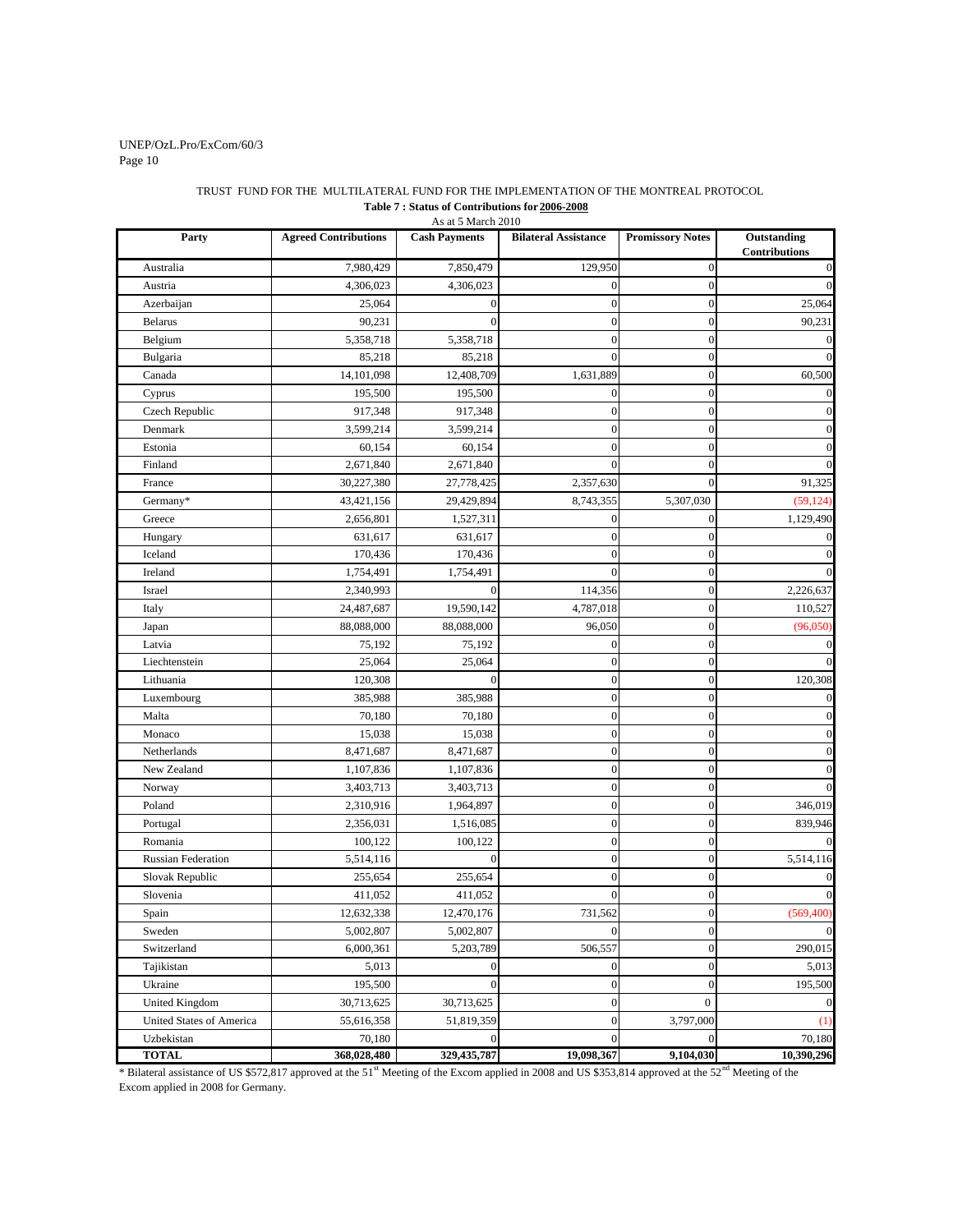# **Table 8: Status of Promissory Notes As At 5 March 2010**

# **MULTILATERAL FUND'S PROMISSORY NOTES**

|                          |           | <b>HELD BY</b>                                        |            |             | <b>IMPLEMENTING AGENCY FOR WHICH HELD OR ASSIGNED TO</b> |              |            |            |                            |  |
|--------------------------|-----------|-------------------------------------------------------|------------|-------------|----------------------------------------------------------|--------------|------------|------------|----------------------------|--|
| Country                  | А         | WORLD BANK $\overline{B}$ TREASURER $C = A + B$ TOTAL |            | <b>UNDP</b> | <b>UNEP</b>                                              | <b>UNIDO</b> | G<br>WORLD | IΗ         | $D+E+F+G+H=I$<br>I=C TOTAL |  |
|                          | Net Value | Net Value                                             | Net Value  | Net Value   | Net Value                                                | Net Value    | Net Value  | Net Value  | Net Value                  |  |
| Canada                   |           |                                                       |            |             |                                                          |              |            |            | $\mathbf 0$                |  |
| France                   |           | 9,997,393                                             | 9,997,393  |             |                                                          |              |            | 9,997,393  | 9,997,393                  |  |
| Germany                  |           | 16,877,065                                            | 16,877,065 |             |                                                          |              |            | 16,877,065 | 16,877,065                 |  |
| The Netherlands          |           |                                                       |            |             |                                                          |              |            |            | $\overline{0}$             |  |
| <b>United Kingdom</b>    |           |                                                       |            |             |                                                          |              |            |            | $\boldsymbol{0}$           |  |
| United States of America |           | 3,797,000                                             | 3,797,000  |             |                                                          |              |            | 3,797,000  | 3,797,000                  |  |
| <b>TOTAL</b>             |           | 30,671,458                                            | 30,671,458 |             | $\overline{0}$                                           |              | 0          | 30,671,458 | 30,671,458                 |  |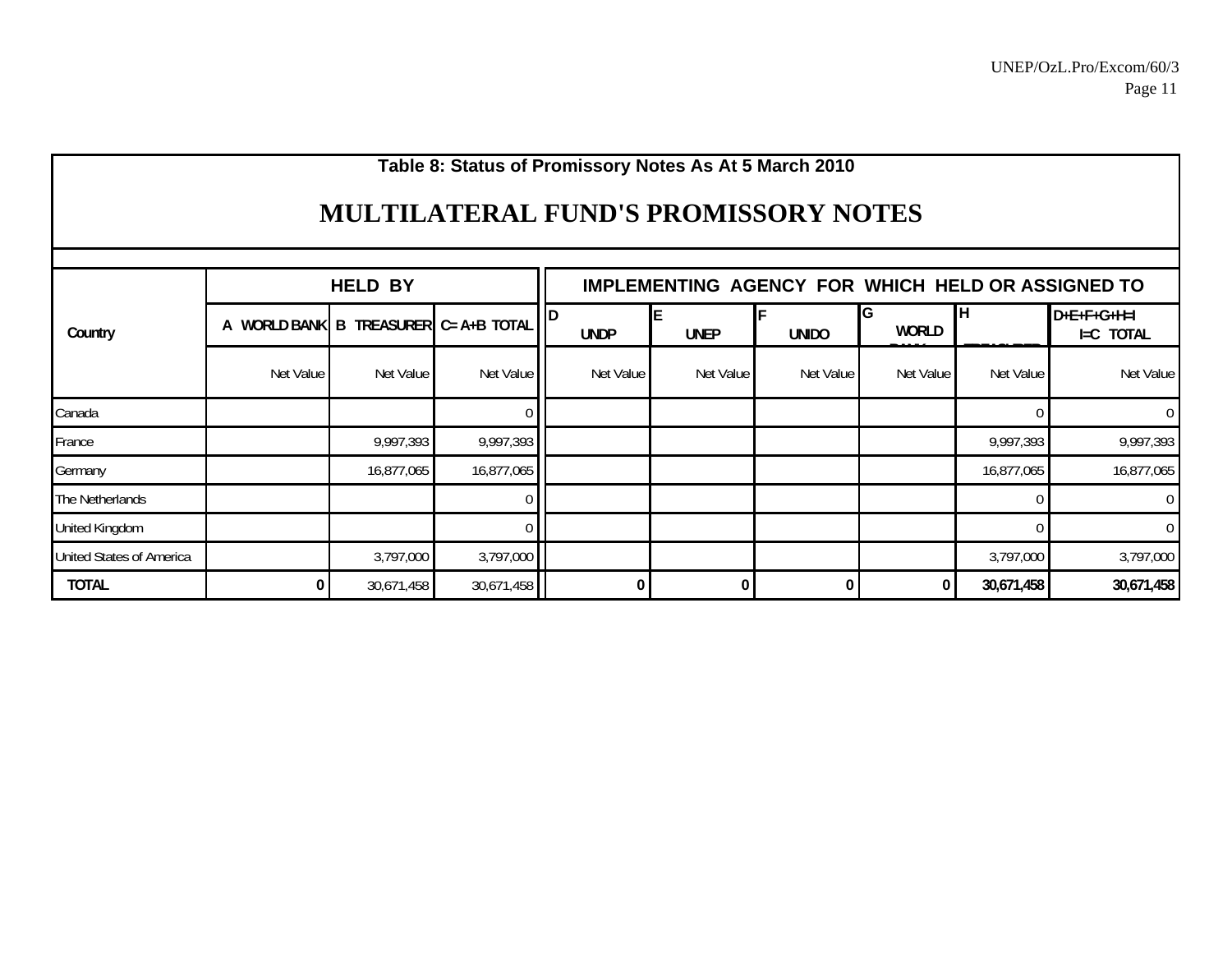#### **2004-2010 Ledger of Promissory Notes as at 5 March 2010**

|                        |              |                   |                                |                    | Table 9 : SCHEDULE OF MULTILATERAL FUND PROMISSORY NOTES: 2004 - 2010 |                                         |                          |                                                       |                                    |                               |                                |                                                        |
|------------------------|--------------|-------------------|--------------------------------|--------------------|-----------------------------------------------------------------------|-----------------------------------------|--------------------------|-------------------------------------------------------|------------------------------------|-------------------------------|--------------------------------|--------------------------------------------------------|
| Date of Submission a/  | Year of      | <b>Country of</b> | <b>RECEIPTS</b><br>P/Note code | Denomination/ Type | <b>Amount (in Original</b>                                            | Note Value in USD                       | Date of                  | Agency                                                | <b>Transfer amount in Original</b> | <b>ENCASHMENTS</b><br>Date of |                                | Actual Encashment value Gain /(Loss) to intended value |
|                        | contribution | Origin            |                                | of currency        | denomination)                                                         | per UNEP                                | transfer                 |                                                       | denomination                       | Encashment                    | (USD)                          | (USD)                                                  |
| 10/25/2004             | 2004         | Canada            |                                | Can\$              | 6,216,532.80                                                          | 3,963,867.12                            | 11/9/2004                | <b>IBRD</b>                                           | 6.216.532.80                       | 1/19/2005                     | 5,140,136.76                   | 1,176,269.64                                           |
| 4/21/200<br>12/22/2006 | 2005<br>2006 | Canada<br>Canada  |                                | Can\$<br>Can\$     | 6,216,532.78<br>4,794,373.31                                          | 3,963,867.12 Nov. 2005<br>3,760,292.79  | 1/19/2007                | TREASURER<br>TREASURER                                | 6,216,532.78<br>4,794,373.31       | Nov. 2005<br>1/19/2007        | 5,307,831.95<br>4,088,320.38   | 1,343,964.83<br>328,027.59                             |
| 6/27/200               | 2008         | Canada            |                                | Can\$              | 4,794,373.31                                                          | 3,760,292.79                            | 9/19/2008                | TREASURER                                             | 4,794,373.31<br>3,834,018.00       | 9/19/200                      | 4,492,899.74                   | 732,606.95                                             |
| 6/12/2009              | 2009         | Canada            |                                | CanS               | 3,834,018.00                                                          | 3,855,221.70 12/10/2009                 |                          | TREASURER                                             |                                    | 12/10/200                     | 3,608,827.18                   | (246, 394.52)                                          |
|                        |              |                   |                                |                    |                                                                       |                                         |                          |                                                       |                                    |                               |                                |                                                        |
| 12/31/2004             | 2004         | France            |                                | Euro               | 10,597,399.70                                                         | 9.784.322.50                            | 9/28/2006                | TREASURER                                             | 10,597,399.70                      | 9/28/2006                     | 12,102,125.26                  | 2.317.802.76                                           |
| 1/18/2006<br>12/20/200 | 2005<br>2006 | France<br>France  |                                | Euro<br>Euro       | 11,217,315.23<br>7,503,239.54                                         | 10,356,675.50<br>9,342,968.43           | 9/28/2006<br>7/31/2007   | <b>TREASURER</b><br>TREASURER                         | 11,217,315.23<br>7,503,239.54      | 9/28/2006<br>7/31/2007        | 12,810,062.64<br>10,249,425.21 | 2,453,387.14<br>906,456.78                             |
|                        |              |                   |                                |                    |                                                                       |                                         |                          |                                                       |                                    |                               |                                |                                                        |
| Dec.2007<br>Dec.200    | 2007<br>2008 | France<br>France  |                                | Euro<br>Euro       | 7,483,781.61<br>7,371,509.51                                          | 9,287,393.43<br>9,148,063.43            | 9/16/2008<br>12/8/2009   | TREASURER<br>TREASURER                                | 7,483,781.61<br>7,371,509.51       | 9/16/2008<br>12/8/2009        | 10,629,963.40<br>10,882,559.47 | 1,342,569.97<br>1,734,496.04                           |
|                        |              |                   |                                |                    |                                                                       |                                         |                          |                                                       |                                    |                               |                                |                                                        |
| Oct.2009               | 2009         | France            |                                | Euro               | 6,568,287.40                                                          | 9,997,393.30                            |                          | BALANCE TREASURER                                     |                                    |                               |                                |                                                        |
| 8/9/2004               | 2004         | Germany           | BU 104 1006 01                 | US\$               | 18,914,439.57                                                         | 18,914,439.57                           | 8/3/2005                 | TREASURER                                             | 6,304,813.19                       | 8/3/2005                      | 6,304,813.19                   | $\sim$                                                 |
|                        |              |                   |                                |                    |                                                                       |                                         | 8/11/2006                | TREASURER                                             | 6,304,813.19                       | 8/11/2006                     | 6,304,813.19                   | $\sim$                                                 |
|                        |              |                   |                                |                    |                                                                       |                                         | 2/16/2007<br>8/10/2007   | TREASURER<br>TREASURER                                | 3,152,406.60<br>3.152.406.60       | 2/16/2007<br>8/10/2007        | 3,152,406.60<br>3,152,406.60   | $\overline{\phantom{a}}$                               |
|                        |              |                   |                                |                    |                                                                       |                                         |                          |                                                       | 18,914,439.57                      |                               |                                |                                                        |
|                        |              |                   |                                |                    |                                                                       |                                         |                          |                                                       |                                    |                               |                                |                                                        |
| 7/8/2005               | 2005         | Germany           | BU 105 1003 01                 | US\$               | 7,565,775.83                                                          | 7,565,775.83                            | 4/18/2006<br>8/11/2006   | TREASURER<br><b>TREASURER</b>                         | 1,260,962.64<br>1,260,962.64       | 4/18/2006<br>8/11/2006        | 1,260,962.64<br>1,260,962.64   | $\sim$                                                 |
|                        |              |                   |                                |                    |                                                                       |                                         | 2/16/2007                | TREASURER                                             | 1.260,962.64                       | 2/16/2007                     | 1.260.962.64                   |                                                        |
|                        |              |                   |                                |                    |                                                                       |                                         | 8/10/2007<br>2/12/2008   | TREASURER<br>TREASURER                                | 1,260,962.64<br>1,260,962.64       | 8/10/2007                     | 1,260,962.64                   | $\overline{\phantom{0}}$<br>Ŧ                          |
|                        |              |                   |                                |                    |                                                                       |                                         | 8/12/2008                | TREASURER                                             | 1,260,962.63                       | 2/12/2008<br>8/12/2008        | 1,260,962.64<br>1,260,962.64   | $\sim$                                                 |
|                        |              |                   |                                |                    |                                                                       |                                         |                          |                                                       | 7,565,775.83                       |                               |                                |                                                        |
| 5/10/2006              | 2006         | Germany           | BU 106 1004 01                 | Euro               | 11,662,922.38                                                         | 14,473,718.52                           |                          |                                                       |                                    |                               |                                |                                                        |
|                        |              |                   |                                |                    |                                                                       | 2,412,286.41                            | 2/28/2007                | TREASURER                                             | 1,943,820.40                       | 2/28/2007                     | 2,558,067.65                   | 145,781.24                                             |
|                        |              |                   |                                |                    |                                                                       | 2.412.286.41                            | 8/10/2007                | TREASURER                                             | 1.943.820.40                       | 8/10/2007                     | 2,681,305.85                   | 269,019.44                                             |
|                        |              |                   |                                |                    |                                                                       | 2,412,286.42<br>2.412.286.42            | 2/12/2008<br>8/12/2008   | TREASURER<br>TREASURER                                | 1,943,820.40<br>1,943,820.40       | 2/12/2008<br>8/12/2008        | 2,821,066.54<br>2.930.114.87   | 408,780.12<br>517,828.45                               |
|                        |              |                   |                                |                    |                                                                       | 2,412,286.42                            | 2/17/2009                | TREASURER                                             | 1.943.820.40                       | 2/17/2009                     | 2,492,560.89                   | 80,274.47                                              |
|                        |              |                   |                                |                    |                                                                       | 2,412,286.44                            | 8/12/2009                | TREASURER                                             | 1,943,820.38                       | 8/12/2009                     | 2,760,613.72                   | 348,327.28                                             |
|                        |              |                   |                                |                    |                                                                       |                                         |                          |                                                       | 11,662,922.38                      |                               |                                |                                                        |
| 7/23/2007              | 2007         | Germany           | BU 107 1006 01                 | Euro               | 11,662,922.38                                                         | 14.473.718.52                           |                          |                                                       |                                    |                               |                                |                                                        |
|                        |              |                   |                                |                    |                                                                       | 2,412,286.42<br>2,412,286.41            | 2/12/2008<br>8/12/2008   | TREASURER<br>TREASURER                                | 1,943,820.40<br>1,943,820.39       | 2/12/2008<br>8/12/2008        | 2.821.066.54<br>2,930,114.87   | 408,780.12<br>517,828.46                               |
|                        |              |                   |                                |                    |                                                                       | 2.412.286.42                            | 2/17/2009                | TREASURER                                             | 1,943,820.40                       | 2/17/2009                     | 2,492,560.89                   | 80,274.47                                              |
|                        |              |                   |                                |                    |                                                                       | 2,412,286.42<br>2.412.286.42            | 8/12/2009                | TREASURER                                             | 1,943,820.38<br>1,943,820.40       | 8/12/2009                     | 2,760,613.72                   | 348,327.30                                             |
|                        |              |                   |                                |                    |                                                                       |                                         |                          | 2/11/2010 TREASURER<br>2,412,286.43 BALANCE TREASURER | 1,943,820.41                       | 2/11/201                      | 3,179,312.65                   | 767,026.23                                             |
|                        |              |                   |                                |                    |                                                                       |                                         |                          |                                                       | 11,662,922.38                      |                               |                                |                                                        |
|                        |              |                   |                                |                    |                                                                       |                                         |                          |                                                       |                                    |                               |                                |                                                        |
| 8/15/2008              | 2008         | Germany           | BU 108 1004 01                 | Euro               | 4,665,168.96                                                          | 5,789,487.42                            | 964.914.57 2/17/2009     | TREASURER                                             | 777.528.16                         | 2/17/2009                     | 997,024.36                     | 32,109.79                                              |
|                        |              |                   |                                |                    |                                                                       | 964,914.57                              | 8/12/2009                | TREASURER                                             | 777,528.16                         | 8/12/2009                     | 1,104,245.49                   | 139,330.92                                             |
|                        |              |                   |                                |                    |                                                                       | 964.914.57                              | 2/11/2010                | TREASURER<br>2,894,743.71 BALANCE TREASURER           | 777,528.16<br>2,332,584.48         | 2/11/2010                     | 529,107.91                     | (435,806.66)                                           |
|                        |              |                   |                                |                    |                                                                       |                                         |                          |                                                       | 4,665,168.96                       |                               |                                |                                                        |
|                        |              |                   |                                |                    |                                                                       |                                         |                          |                                                       |                                    |                               |                                |                                                        |
| 12/18/2009             | 2009         | Germany           | BU 109 1007 01                 | Euro               | 9,121,815.12                                                          | 13,884,041.00<br>2,314,006.88           | 2/11/2010                | TREASURER                                             | 1,520,302.52                       | 2/11/2010                     |                                |                                                        |
|                        |              |                   |                                |                    |                                                                       |                                         |                          | 11,570,034.12 BALANCE TREASURER                       | 7,601,512.60                       |                               |                                |                                                        |
|                        |              |                   |                                |                    |                                                                       |                                         |                          |                                                       | 9,121,815.12                       |                               |                                |                                                        |
| 12/8/2003              | 2004         | Netherlands       | D 11                           | US\$               | 3,364,061.32                                                          | 3,364,061.32 11/17/2004                 |                          | TREASURER                                             | 3,364,061.32                       | 11/17/2004                    | 3,364,061.32                   |                                                        |
| 12/8/2003              | 2005         | Netherlands       | D 11                           | US\$               | 3,364,061.32                                                          | 3,364,061.32 12/5/2005                  |                          | TREASURER                                             | 3,364,061.32                       | 12/5/2005                     | 3,364,061.32                   | $\overline{\phantom{a}}$                               |
| 5/18/2004              | 2004         | UK                |                                | GBP                | 7,243,564.08                                                          | 10,718,502.63                           |                          |                                                       |                                    |                               |                                |                                                        |
|                        |              |                   |                                |                    |                                                                       | 1.786.417.11                            | 8/23/2005                | TREASURER                                             | 1,207,260.68                       | 8/23/2005                     | 2.166.550.02                   | 380,132.91                                             |
|                        |              |                   |                                |                    |                                                                       | 5,359,251.32 Feb. 2006                  |                          | TREASURER                                             | 3,621,782.04                       | Feb. 2006                     | 6,303,711.64                   | 944,460.32                                             |
|                        |              |                   |                                |                    |                                                                       | 3,572,834.20 7/24/2006<br>10,718,502.63 |                          | TREASURER                                             | 3,621,782.04<br>7,243,564.08       | 7/24/2006                     | 4,473,383.73<br>12,943,645.39  | 900,549.53<br>2,225,142.76                             |
|                        |              |                   |                                |                    |                                                                       |                                         |                          |                                                       |                                    |                               |                                |                                                        |
| 6/1/2005               | 2005         | UK                |                                | GBP                | 7.243.564.08                                                          | 10,718,502.63<br>1,786,417.11           | 7/24/2006                | TREASURER                                             | 1,207,260.68                       | 7/24/2006                     | 2,236,691.86                   | 450,274.75                                             |
|                        |              |                   |                                |                    |                                                                       | 4,681,386.55                            | 8/9/2006                 | TREASURER                                             | 3,163,681.03                       | 8/9/2006                      | 6,036,303.40                   | 1,354,916.85                                           |
|                        |              |                   |                                |                    |                                                                       | 4.250.698.97                            | 8/16/2006                | TREASURER                                             | 2,872,622.37                       | 8/16/2006                     | 5.429.236.28                   | 1,178,537.31                                           |
|                        |              |                   |                                |                    |                                                                       | 10,718,502.63                           |                          |                                                       | 7,243,564.08                       |                               | 13,702,231.54                  | 2,983,728.91                                           |
| 5/13/2005              | 2004         | USA               |                                | US\$               | 4,920,000.00                                                          | 4,920,000.00                            | 10/27/2005               | TREASURER                                             | 2,000,000.00                       | 10/27/200                     | 2,000,000.00                   |                                                        |
|                        |              |                   |                                |                    |                                                                       |                                         | 11/2/2006                | TREASURER                                             | 2,000,000.00                       | 11/2/2006                     | 2,000,000.00<br>920.000.00     | $\overline{\phantom{a}}$                               |
|                        |              |                   |                                |                    |                                                                       |                                         | 10/25/2007               | TREASURER                                             | 920,000.00<br>4,920,000.00         | 10/25/2007                    |                                | $\sim$                                                 |
|                        |              |                   |                                |                    |                                                                       |                                         |                          |                                                       |                                    |                               |                                |                                                        |
| 3/1/2006               | 2005         | USA               |                                | USS                | 3,159,700.00                                                          | 3,159,700.00                            | 11/2/2006<br>10/25/2007  | TREASURER<br>TREASURER                                | 2.000.000.00<br>1,159,700.00       | 11/2/2006<br>10/25/2007       | 2,000,000.00<br>1,159,700.00   | ÷<br>÷                                                 |
|                        |              |                   |                                |                    |                                                                       |                                         |                          |                                                       | 3,159,700.00                       |                               |                                |                                                        |
|                        |              |                   |                                |                    |                                                                       |                                         |                          |                                                       |                                    |                               |                                |                                                        |
| 4/25/2007              | 2006         | <b>USA</b>        |                                | US\$               | 7,315,000.00                                                          | 7,315,000.00                            | 10/25/2007<br>11/19/2008 | TREASURER<br>TREASURER                                | 2,500,000.00<br>2,500,000.00       | 10/25/2007<br>11/19/2008      | 2.500.000.00<br>2,500,000.00   | Ξ                                                      |
|                        |              |                   |                                |                    |                                                                       |                                         | 5/11/2009                | TREASURER                                             | 2,315,000.00                       | 5/11/2009                     | 2,315,000.00                   | $\overline{a}$                                         |
|                        |              |                   |                                |                    |                                                                       |                                         |                          |                                                       | 7,315,000.00                       |                               |                                |                                                        |
|                        |              |                   |                                |                    |                                                                       |                                         |                          |                                                       |                                    |                               |                                |                                                        |
| 2/21/2008              | 2006         | USA               |                                | US\$               | 4.683.000.00                                                          | 4,683,000.00                            | 11/19/2008               | TREASURER                                             | 2,341,500.00                       | 11/19/2008                    | 2.341.500.00                   | Ξ                                                      |
|                        |              |                   |                                |                    |                                                                       |                                         | 5/11/2009                | TREASURER                                             | 2.341.500.00<br>4,683,000.00       | 5/11/2009                     | 2,341,500.00                   | $\sim$                                                 |
|                        |              |                   |                                |                    |                                                                       |                                         |                          |                                                       |                                    |                               |                                |                                                        |
|                        |              |                   |                                |                    |                                                                       |                                         |                          |                                                       |                                    |                               |                                |                                                        |
| 4/21/2009              | 2008         | USA               |                                | US\$               | 5,697,000.00                                                          | 5,697,000.00                            |                          | 1,900,000.00 5/11/2009 TREASURER                      | 1,900,000.00                       | 5/11/2009                     | 1,900,000.00                   |                                                        |
|                        |              |                   |                                |                    |                                                                       |                                         |                          | 3,797,000.00 BALANCE TREASURER                        | 3,797,000.00                       |                               |                                |                                                        |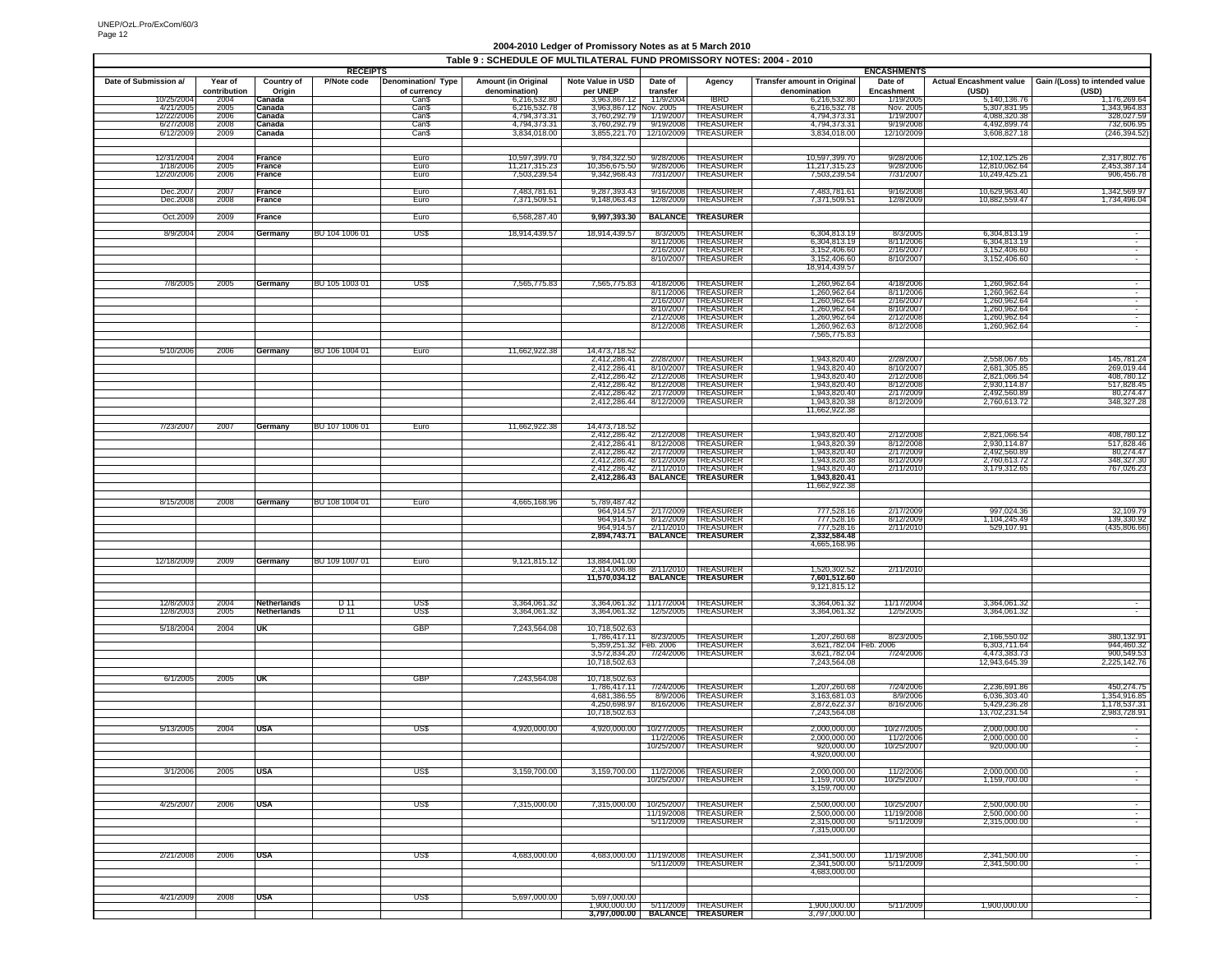#### **TRUST FUND FOR THE MULTILATERAL FUND FOR THE IMPLEMENTATION OF THE MONTREAL PROTOCOL**

## **Table 10: OUTSTANDING PROMISSORY NOTES SCHEDULE OF ENCASHMENT AS AT 5 MARCH 2010**

**(IN US\$)**

|                   |                                                        | Due in 2010 | <b>Due in 2011</b> | <b>Due in 2012</b> | <b>Unscheduled</b> | <b>TOTAL</b> |
|-------------------|--------------------------------------------------------|-------------|--------------------|--------------------|--------------------|--------------|
| <b>FRANCE:</b>    | Unscheduled                                            |             |                    |                    | 9,997,393          | 9,997,393    |
| <b>GERMANY:</b>   |                                                        |             |                    |                    |                    |              |
|                   | P. Note: (in US \$ at FERM rate of US \$1:Euro 0.8058) |             |                    |                    |                    |              |
| 2007              |                                                        | 2,412,287   |                    |                    |                    | 2,412,287    |
| 2008              |                                                        | 964,914     | 1,929,829          |                    |                    | 2,894,743    |
| 2009              |                                                        | 2,314,007   | 4,628,014          | 4,628,015          |                    | 11,570,035   |
| USA:              |                                                        |             |                    |                    |                    |              |
| 2009 Note: (US\$) |                                                        | 1,900,000   | 1,897,000          |                    |                    | 3,797,000    |
|                   |                                                        | 7,591,208   | 8,454,843          | 4,628,015          | 9,997,393          | 30,671,458   |

#### **NOTE:**

For the triennium 2006 - 2008, Germany opted to pay in Euro, using the FERM. Germany's annual payment are made in two tranches, February and August.

USA's promissory notes due in 2010 are payable in November.